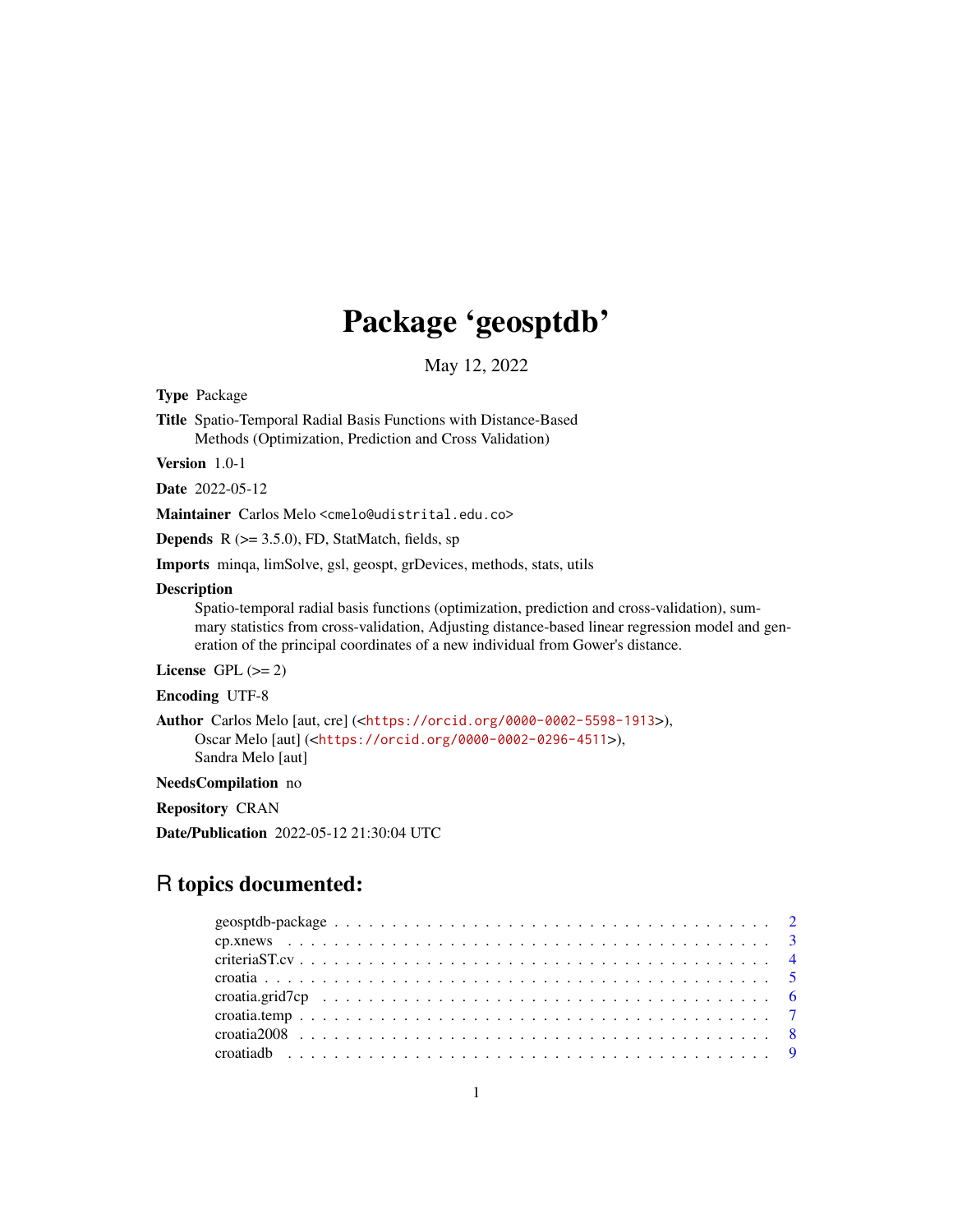# <span id="page-1-0"></span>2 geosptdb-package

| Index |  |
|-------|--|

geosptdb-package *Spatio-Temporal Radial Basis Functions with Distance-Based Methods (Optimization, Prediction and Cross Validation)*

# Description

Spatio-temporal: Inverse Distance Weighting (IDW) and radial basis functions; optimization, prediction, summary statistics from leave-one-out cross-validation, adjusting distance-based linear regression model and generation of the principal coordinates of a new individual from Gower's distance.

# Details

| Package:  | geosptdb    |
|-----------|-------------|
| Type:     | Package     |
| Version:  | $1.0 - 1$   |
| Date:     | 2022-05-12  |
| License:  | $GPL (= 2)$ |
| LazyLoad: | yes         |

# Author(s)

Carlos Melo <cmelo@udistrital.edu.co>, Oscar Melo <oomelom@unal.edu.co>, Sandra Melo <semelom@unal.edu.co> Maintainer: Carlos Melo <cmelo@udistrital.edu.co>

#### References

Cuadras CM, Arenas C, Fortiana J (1996). *Some computational aspects of a distance-based model for prediction*. Communications in Statistics B - Simulation and Computation 25, 593-609.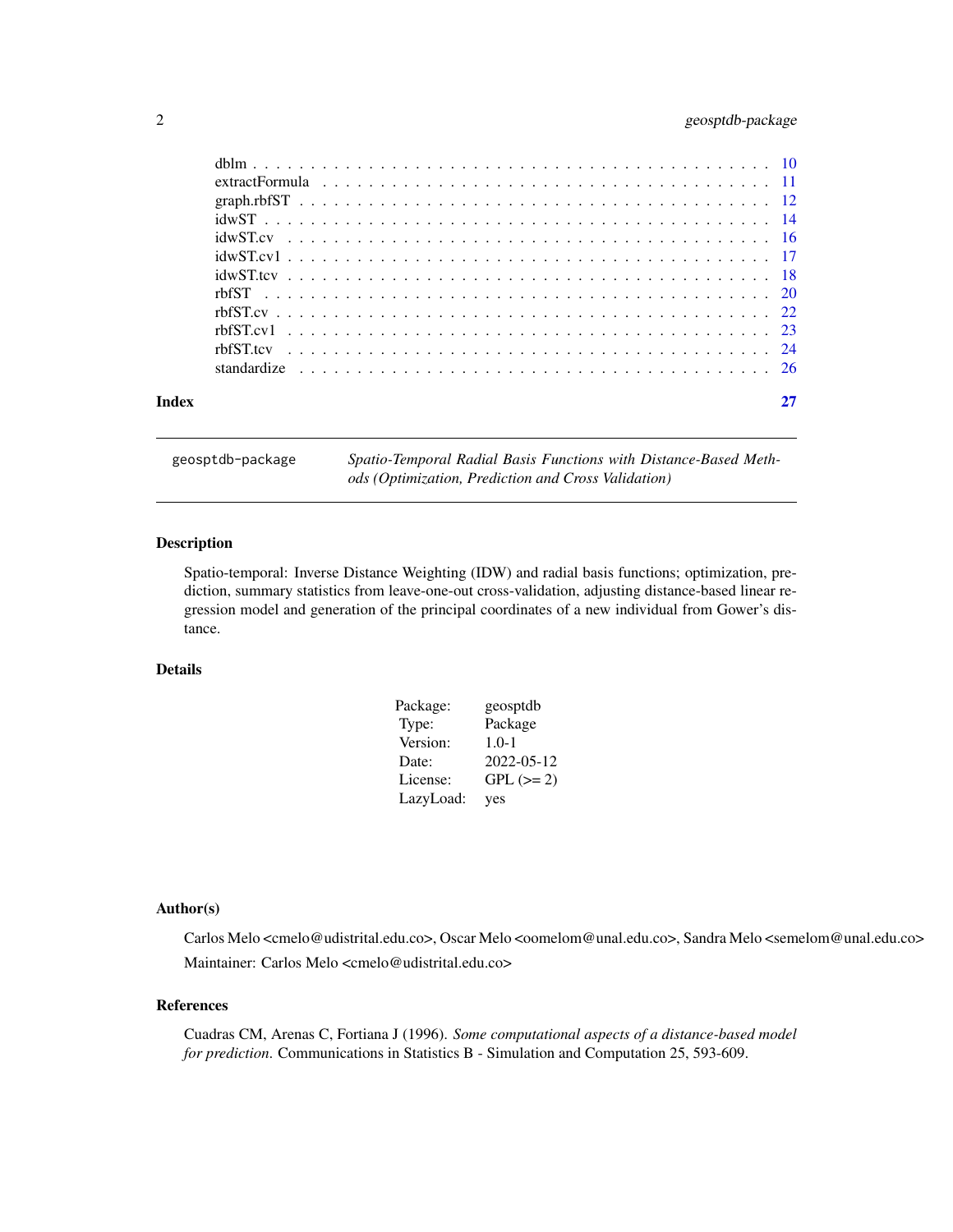#### <span id="page-2-0"></span> $cpxnews$  3

Cuadras, CM. and Arenas, C. (1990).*A distance-based regression model for prediction with mixed data*. Communications in Statistics A - Theory and Methods 19, 2261-2279

Gower, J. C. (1971). *A general coefficient of similarity and some of its properties*. Biometrics 27:857-871.

Hengl, T. (2009). *A Practical Guide to Geostatistical Mapping*, 2nd edn, University of Amsterdam, Amsterdam.

Hengl, T., Heuvelink Gerard, B. M., Percec Tadic, M. & Pebesma, E. J. (2012). *Spatio-temporal prediction of daily temperatures using time-series of MODIS LST images*, Theoretical and Applied Climatology 107, 1-2, 265-277.

Johnston, K., Ver, J., Krivoruchko, K., Lucas, N. 2001. *Using ArcGIS Geostatistical Analysis*. ESRI.

Melo, C. E. (2012). *Analisis geoestadistico espacio tiempo basado en distancias y splines con aplicaciones*. PhD. Thesis. Universitat de Barcelona. 276 p. [\[link\]](http://www.tdx.cat/bitstream/handle/10803/101202/CEMM_TESIS.pdf)

#### See Also

[rbfST](#page-19-1), [graph.rbfST](#page-11-1), [cp.xnews](#page-2-1), [croatiadb](#page-8-1)

<span id="page-2-1"></span>

| cp.xnews | Generate the principal coordinates of a new individual from Gower's |
|----------|---------------------------------------------------------------------|
|          | distance.                                                           |

#### Description

Function for generates a numeric matrix with principal coordinates of a new individual then you could obtain distances from this matrix and you can do a prediction using a Gower's result (1971) and Cuadras & Arenas (1990) which relates the squared distances vector with the principal coordinates vector associated to the new individual.

# Usage

cp.xnews(newdata,eigenvalues, data,trend, ...)

#### Arguments

| newdata     | data frame values of new individual.                                                                                                                                                                                                                                                                                                                                                             |
|-------------|--------------------------------------------------------------------------------------------------------------------------------------------------------------------------------------------------------------------------------------------------------------------------------------------------------------------------------------------------------------------------------------------------|
| eigenvalues | the <i>n</i> eigenvalues computed during the scaling process (see cmdscale)                                                                                                                                                                                                                                                                                                                      |
| data        | matrix or data frame containing the explanatory variables. These variables can<br>be numeric, ordered, or factor, the symmetric or asymmetric binary variables<br>should be numeric and only contain 0 and 1 character variables will be converted<br>to factor. NAs are tolerated. With these variables the principal coordinates are<br>built which become the regressors in the linear model. |
| trend       | matrix $nxk$ of the k most statistically significant principal coordinates (5%) with<br>the response variable, obtained from the matrix or data frame containing ex-<br>planatory variables.                                                                                                                                                                                                     |
| .           | further parameters to be passed to the gower.dist function (see gower.dist).                                                                                                                                                                                                                                                                                                                     |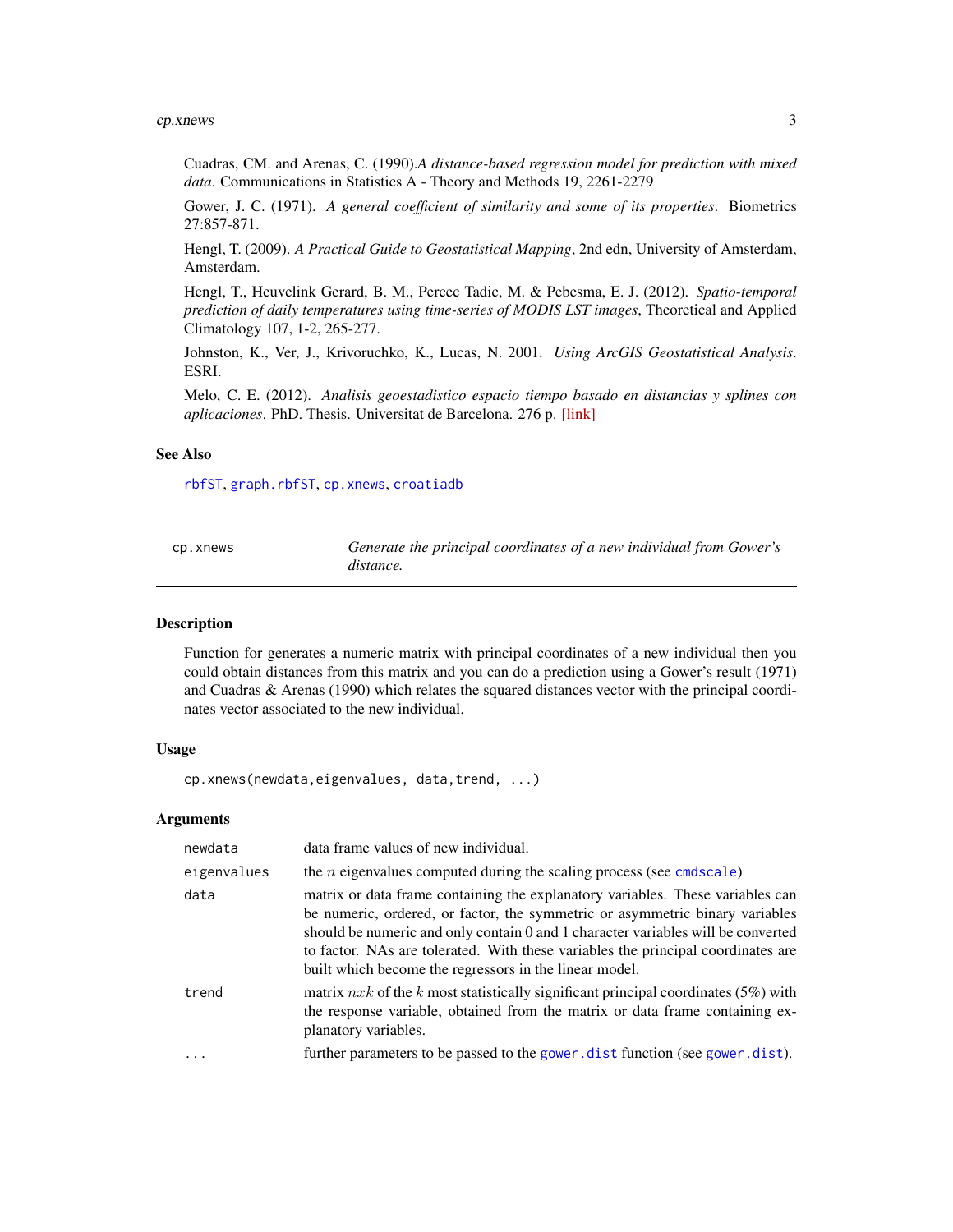#### <span id="page-3-0"></span>Value

Returns a numeric matrix with principal coordinates of the new individual.

# References

Cuadras, CM. and Arenas, C. (1990).*A distance-based regression model for prediction with mixed data*. Communications in Statistics A - Theory and Methods 19, 2261-2279

Gower, J. C. (1971). *A general coefficient of similarity and some of its properties*. Biometrics 27:857-871.

Melo, C. E. (2012). *Analisis geoestadistico espacio tiempo basado en distancias y splines con aplicaciones*. PhD. Thesis. Universitat de Barcelona. 276 p. [\[link\]](http://www.tdx.cat/bitstream/handle/10803/101202/CEMM_TESIS.pdf)

# See Also

[dblm](#page-9-1), [rbfST](#page-19-1)

#### Examples

```
## Not run:
data(croatia.temp)
data(croatiadb)
# prediction case: one point
point <- data.frame(670863,5043464,5,170,200,15.7,3)
names(point) <- c("x","y","t","dem","dsea","twi","est")
croatia.temp[,7] <- as.factor(croatia.temp[,7])
dblm1 <- dblm(data=croatia.temp,y=croatiadb$MTEMP)
newdata1 <- t(cp.xnews(newdata=point,eigenvalues=dblm1$ev, data=croatia.temp,
                       trend=dblm1$cp))
colnames(newdata1) <- c("X1","X2","X3","X4","X5","X6","X7","X8","X9","X10")
```
## End(Not run)

criteriaST.cv *Cross-validation summaries*

# Description

Generate a data frame of statistical values associated with cross-validation

#### Usage

criteriaST.cv(m.cv)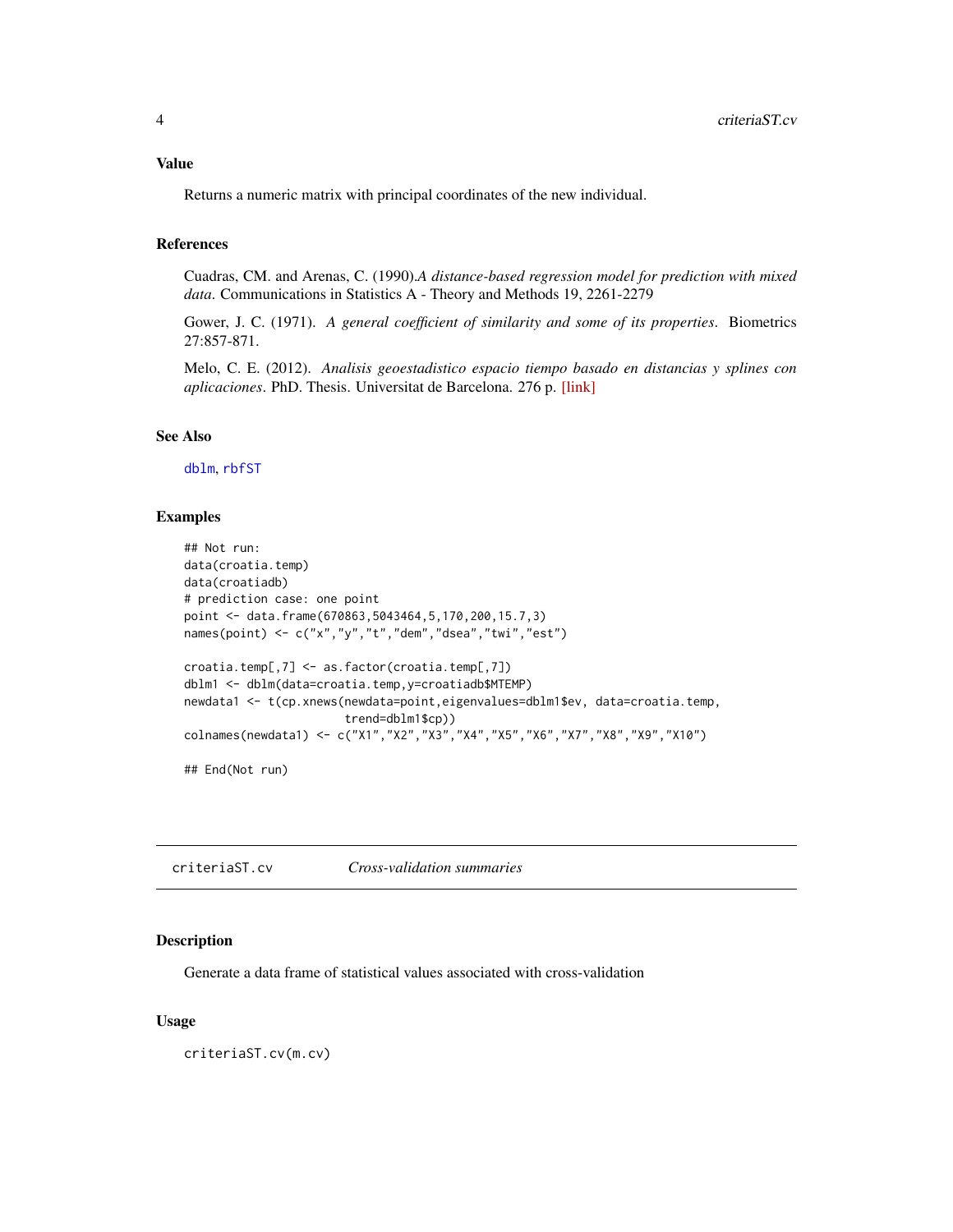#### <span id="page-4-0"></span>croatia **5**

#### Arguments

m.cv data frame containing: prediction columns, prediction variance of cross-validation data points, observed values, residuals, zscore (residual divided by kriging standard error), and fold. If the [rbfST.tcv](#page-23-1) function is used, the prediction variance, zscore (residual divided by standard error) will have NA's, coordinates data and time.

# Value

data frame containing: mean prediction errors (MPE), average kriging standard error (AKSE), root-mean-square prediction errors (RMSPE), mean standardized prediction errors (MSPE), rootmean-square standardized prediction errors (RMSSPE), mean absolute percentage prediction errors (MAPPE), coefficient of correlation of the prediction errors (CCPE), coefficient of determination (R2) and squared coefficient of correlation of the prediction errors (pseudoR2)

#### Examples

```
# leave-one-out cross validation:
data(croatiadb)
coordinates(croatiadb) <- ~x+y
# inverse multiquadratic function, predefined eta and rho
tempm <- rbfST.tcv(MTEMP~X1+X2+X3+X4+X5+X6+X7+X8+X9+X10, croatiadb, eta=0.0108,
                   rho=0.00004, n.neigh=25, func="IM")
criteriaST.cv(tempm)
```
croatia *Map Croatia.*

#### Description

Map Croatia. Spatial reference system: UTM 33N

#### Usage

```
data(croatia)
```
#### Format

The format is: Formal class 'SpatialPolygonsDataFrame' [package "sp"]

#### References

Hengl, T. (2009). *A Practical Guide to Geostatistical Mapping*, 2nd edn, University of Amsterdam, Amsterdam.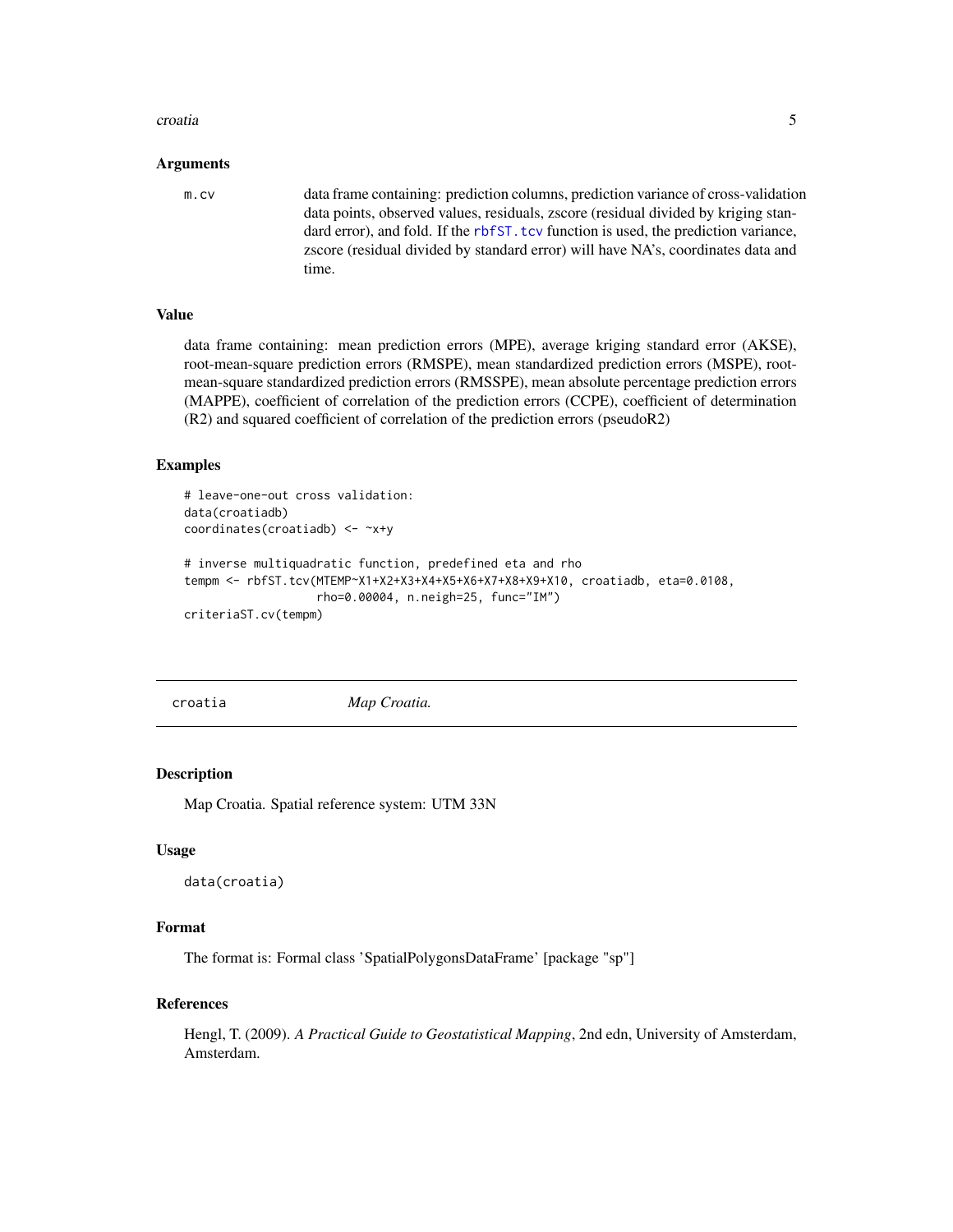#### Examples

```
data(croatia)
pts <- spsample(croatia, n=25000, type="regular")
plot(pts)
```
<span id="page-5-1"></span>croatia.grid7cp *Principal coordinates of a pixelated size 4994 in Croatia.*

# Description

data frame  $4994 \times 13$  of spatio-temporal coordinates and principal coordinates associated with a pixelated size 4994 in Croatia. Spatial reference system: UTM 33N.

#### Usage

```
data(croatia.grid7cp)
```
# References

Hengl, T. (2009). *A Practical Guide to Geostatistical Mapping*, 2nd edn, University of Amsterdam, Amsterdam.

Hengl, T., Heuvelink Gerard, B. M., Percec Tadic, M. & Pebesma, E. J. (2012). *Spatio-temporal prediction of daily temperatures using time-series of MODIS LST images*, Theoretical and Applied Climatology 107, 1-2, 265-277.

Melo, C. E. (2012). *Analisis geoestadistico espacio tiempo basado en distancias y splines con aplicaciones*. PhD. Thesis. Universitat de Barcelona. 276 p. [\[link\]](http://www.tdx.cat/bitstream/handle/10803/101202/CEMM_TESIS.pdf)

# See Also

[croatia.temp](#page-6-1)

```
data(croatia.grid7cp)
plot(croatia.grid7cp[,1:2])
```
<span id="page-5-0"></span>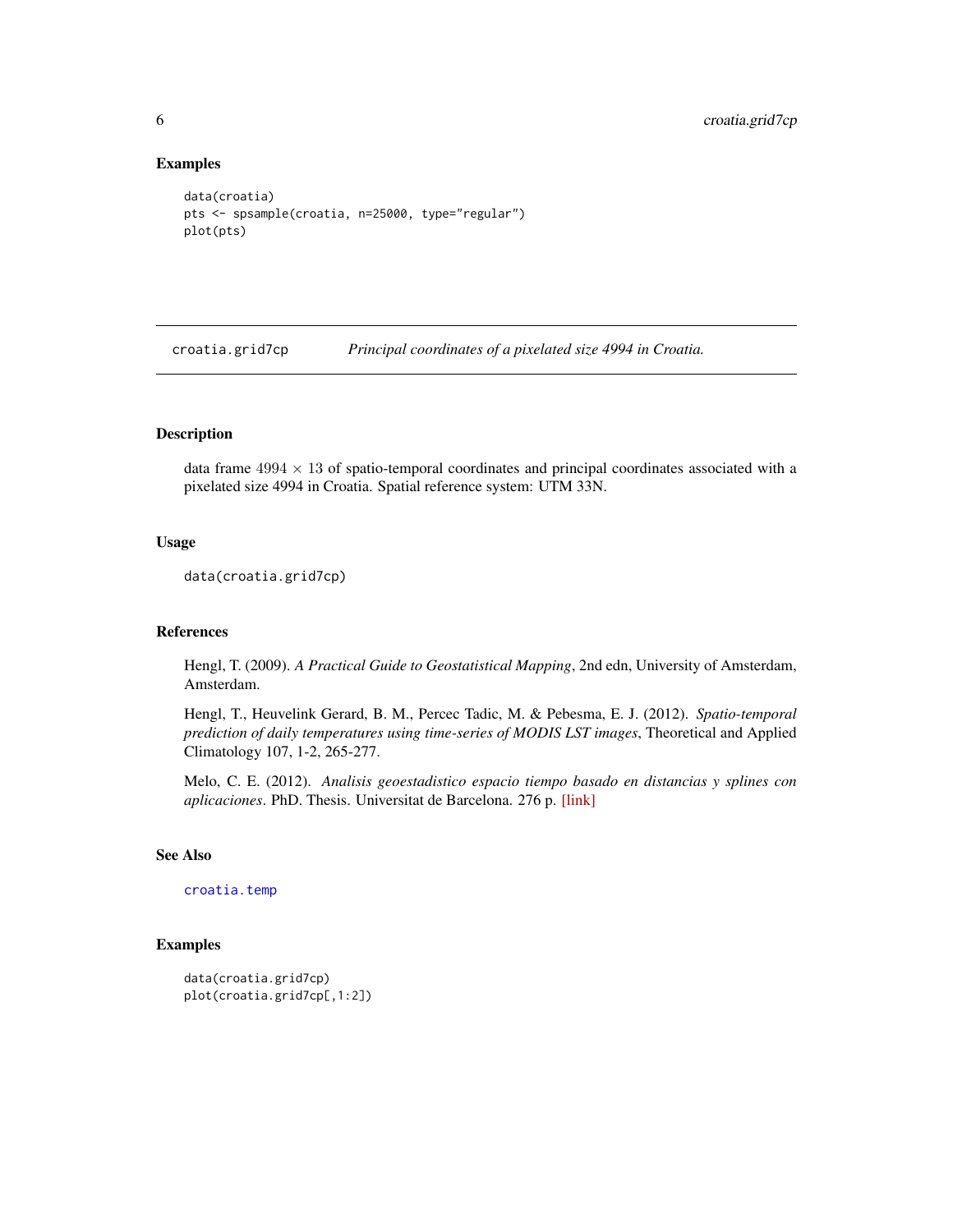<span id="page-6-1"></span><span id="page-6-0"></span>

Information of 142 climatic stations in Croatia in 2008, with topographical static predictors (Digital Elevation Model, (DEM, in meters), topographically weighted distances from the coast line (DSEA, in km), topographic wetness index (TWI))

#### Usage

data(croatia.temp)

#### Format

A data frame with 1752 observations on the following 7 variables:

- x a numeric vector; x-coordinate; Spatial reference system: UTM 33N
- y a numeric vector; y-coordinate; Spatial reference system: UTM 33N
- t a numeric vector; t-coordinate (1-12 for the months from January to December)
- dem a numeric vector, Digital Elevation Model (DEM, in meters)
- dsea a numeric vector with topographically weighted distances from the coast line (DSEA, in km)
- twi a numeric vector with topographic wetness index
- est a numeric vector with seasons (1 for January, February and March, 2 for April, May and June, 3 for July, August and September and 4 for October, November and December)

# References

Hengl, T. (2009). *A Practical Guide to Geostatistical Mapping*, 2nd edn, University of Amsterdam, Amsterdam.

Hengl, T., Heuvelink Gerard, B. M., Percec Tadic, M. & Pebesma, E. J. (2012). *Spatio-temporal prediction of daily temperatures using time-series of MODIS LST images*, Theoretical and Applied Climatology 107, 1-2, 265-277.

```
data(croatia.temp)
summary(croatia.temp)
```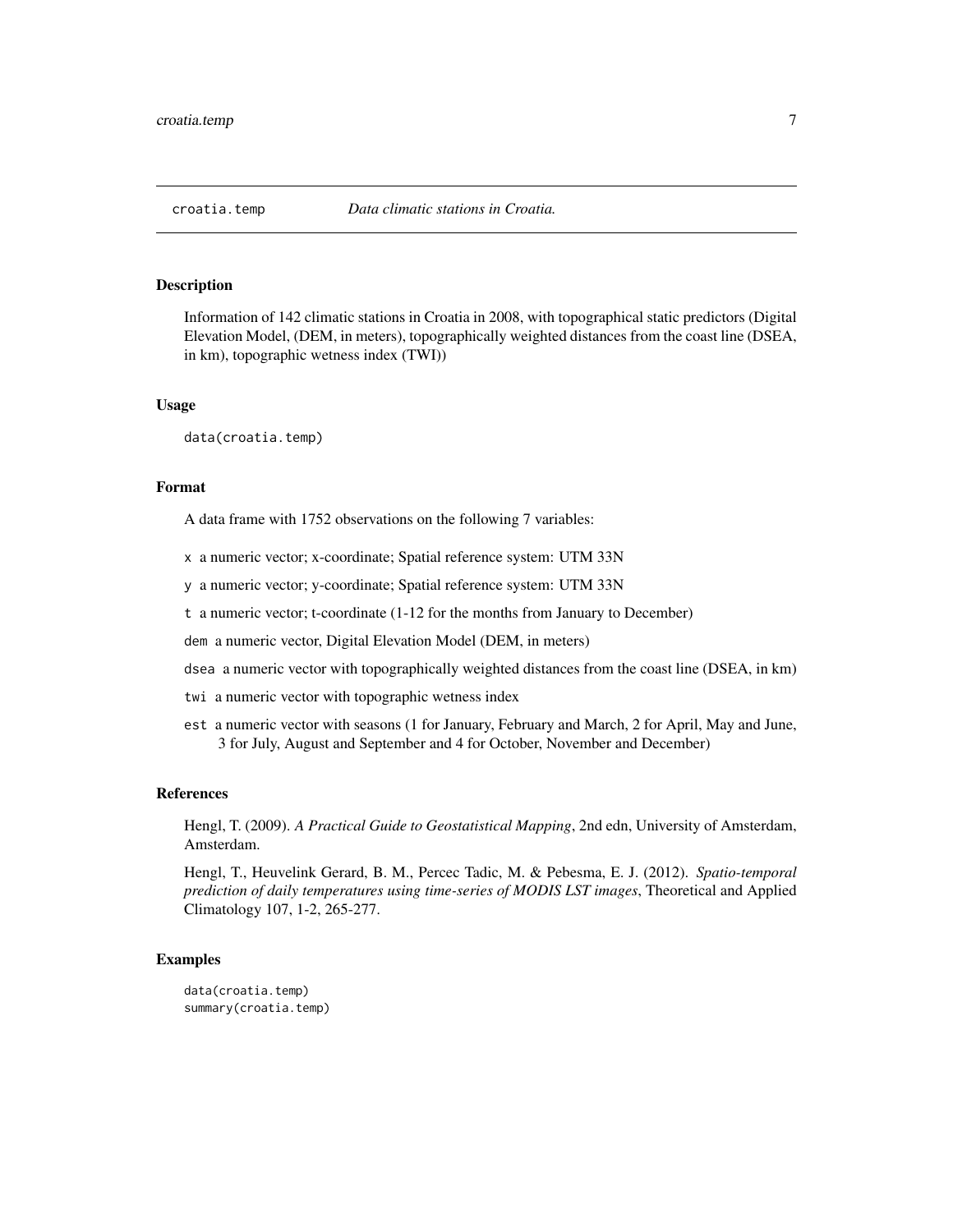<span id="page-7-0"></span>Information of 154 climatic stations in Croatia in 2008, with topographical static predictors (Digital Elevation Model, (DEM, in meters), topographically weighted distances from the coast line (DSEA, in km), topographic wetness index (TWI), Geographical coordinates: latitude (lat) and longitude (lon), and earth's monthly average temperature (MTEMP))

#### Usage

data(croatia.temp)

#### Format

A data frame with 1845 observations on the following 9 variables:

x a numeric vector; x-coordinate; Spatial reference system: UTM 33N

y a numeric vector; y-coordinate; Spatial reference system: UTM 33N

t a numeric vector; t-coordinate (1-12 for the months from January to December)

dem a numeric vector, Digital Elevation Model (DEM, in meters)

dsea a numeric vector with topographically weighted distances from the coast line (DSEA, in km)

- twi a numeric vector with topographic wetness index
- Lat a numeric vector; latitude-coordinate; Spatial reference system: UTM 33N

Lon a numeric vector; longitude-coordinate; Spatial reference system: UTM 33N

MTEMP a numeric vector with earth's monthly average temperature

#### References

Hengl, T. (2009). *A Practical Guide to Geostatistical Mapping*, 2nd edn, University of Amsterdam, Amsterdam.

Hengl, T., Heuvelink Gerard, B. M., Percec Tadic, M. & Pebesma, E. J. (2012). *Spatio-temporal prediction of daily temperatures using time-series of MODIS LST images*, Theoretical and Applied Climatology 107, 1-2, 265-277.

#### Examples

data(croatia2008) summary(croatia2008)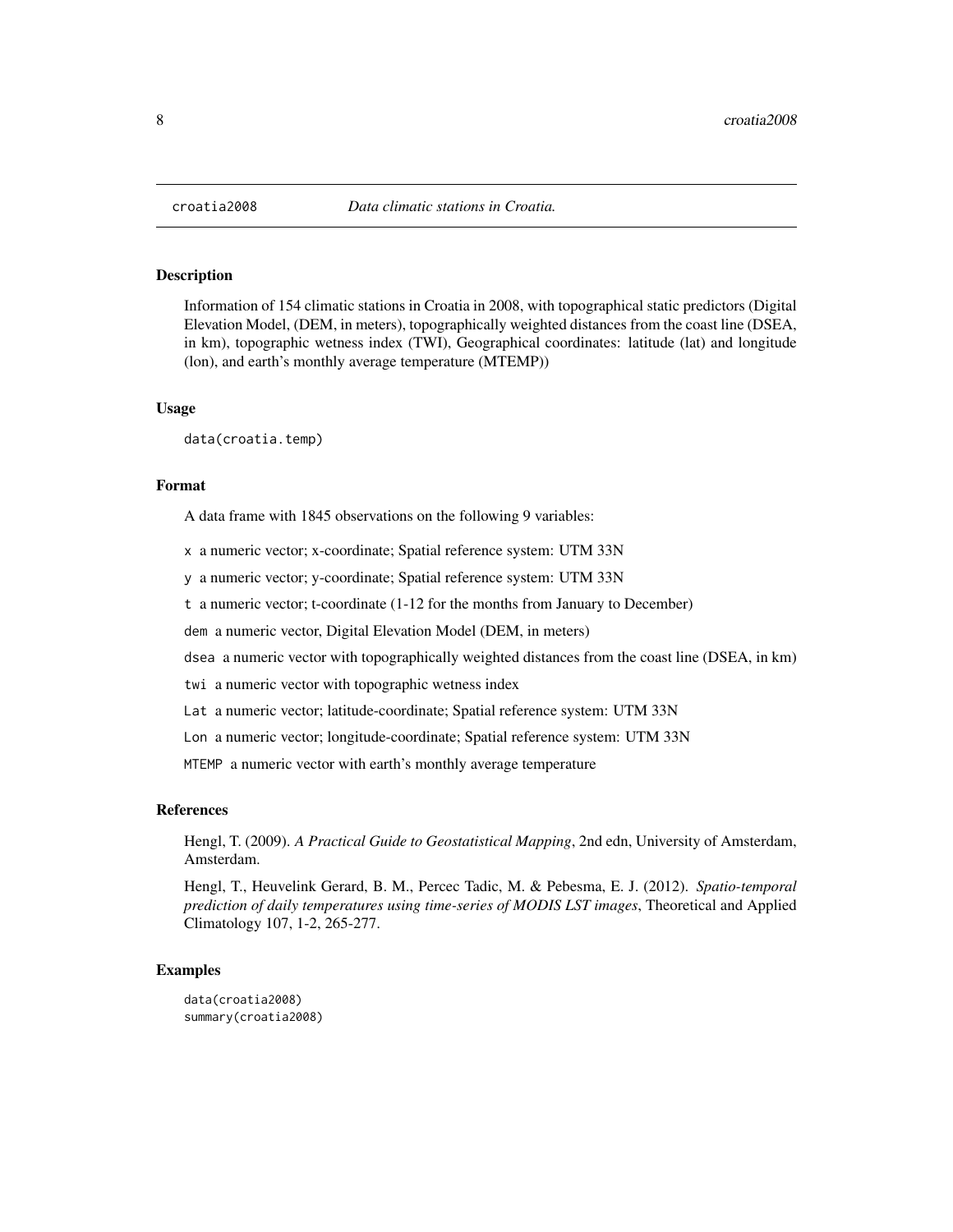<span id="page-8-1"></span><span id="page-8-0"></span>

data frame  $1752 \times 14$  of spatio-temporal coordinates, earth's average temperature monthly and 10 principal coordinates associated with data climatic stations in Croatia 2008.

#### Usage

data(croatiadb)

#### Format

The format is: Formal class 'data.frame' [package "base"]

# References

Hengl, T. (2009). *A Practical Guide to Geostatistical Mapping*, 2nd edn, University of Amsterdam, Amsterdam.

Hengl, T., Heuvelink Gerard, B. M., Percec Tadic, M. & Pebesma, E. J. (2012). *Spatio-temporal prediction of daily temperatures using time-series of MODIS LST images*, Theoretical and Applied Climatology 107, 1-2, 265-277.

Melo, C. E. (2012). *Analisis geoestadistico espacio tiempo basado en distancias y splines con aplicaciones*. PhD. Thesis. Universitat de Barcelona. 276 p. [\[link\]](http://www.tdx.cat/bitstream/handle/10803/101202/CEMM_TESIS.pdf)

#### See Also

[croatia.grid7cp](#page-5-1), [croatia.temp](#page-6-1)

```
data(croatiadb)
str(croatiadb)
names(croatiadb)
```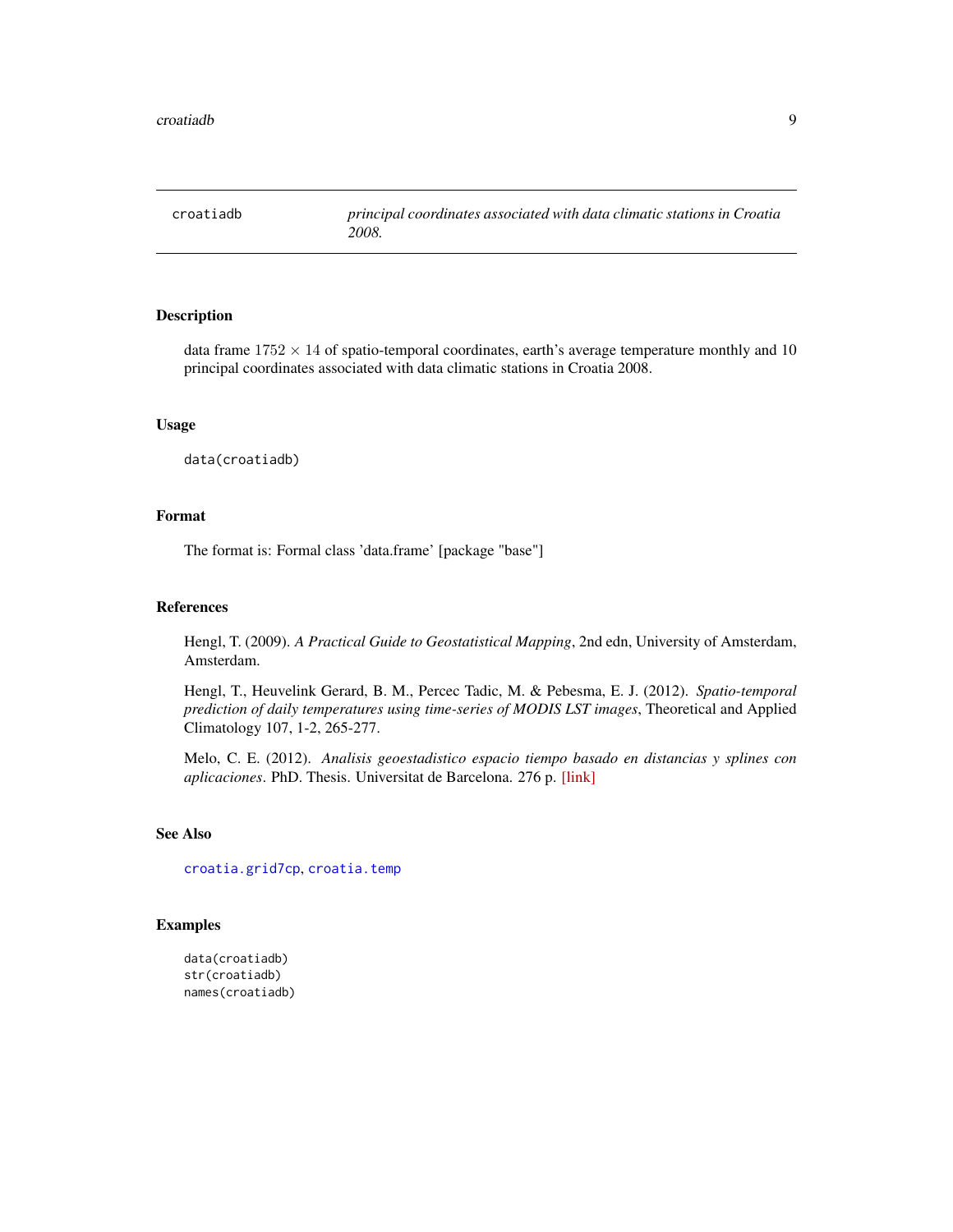<span id="page-9-1"></span><span id="page-9-0"></span>[dblm](#page-9-1) is a linear model variety where explanatory information is coded as distances among individuals so these distances can also be computed from observed explanatory variables (a mix of continuous, qualitative explanatory variables or from more general quantities). The response is a continuous variable as in the classic linear model.

[lm](#page-0-0) is used internally to adjust a distance-based linear regression model. The method considers the Gower's distance for mixed covariates (numeric, ordered, or factor), for explanation on the meaning of distance-based linear regression model and distance of Gower see the bibliography references below.

#### Usage

dblm(data,y,sc,ev.min, ...)

# Arguments

| data      | matrix or data frame containing the explanatory variables. These variables can                                                                                                                                                    |
|-----------|-----------------------------------------------------------------------------------------------------------------------------------------------------------------------------------------------------------------------------------|
|           | be numeric, ordered, or factor. Symmetric or asymmetric binary variables should                                                                                                                                                   |
|           | be numeric and only contain 0 and 1. character variables will be converted to<br>factor. NAs are tolerated. With these variables are built, the principal coordi-<br>nates which later become the regressors in the linear model. |
| y         | the response variable used to fit the model                                                                                                                                                                                       |
| <b>SC</b> | the value of the correlation squared to select the principal coordinates more re-<br>lated to the response variable. The default value is 0.003.                                                                                  |
| ev.min    | the minimum value to select the eigenvalues. These eigenvalues must be posi-<br>tive, the default value is 0.007                                                                                                                  |
|           | further parameters to be passed to the gowd is function (see gowd is) of low level.                                                                                                                                               |

# Details

The [dblm](#page-9-1) model builds; principal coordinates matrix, eigenvalues, and a linear regression model. gowdis function used in [dblm](#page-9-1) compute the Gower (1971) similarity coefficient exactly as described by Podani (1999), then converts it to a dissimilarity coefficient by using  $D = 1 - S$ . It integrates variable weights as described by Legendre and Legendre (1998).

### Value

A list containing the following components:

table table with eigenvalues, correlations squared, and percentages of inertia associated with the most statistically significant principal coordinates (5%) with the response variable.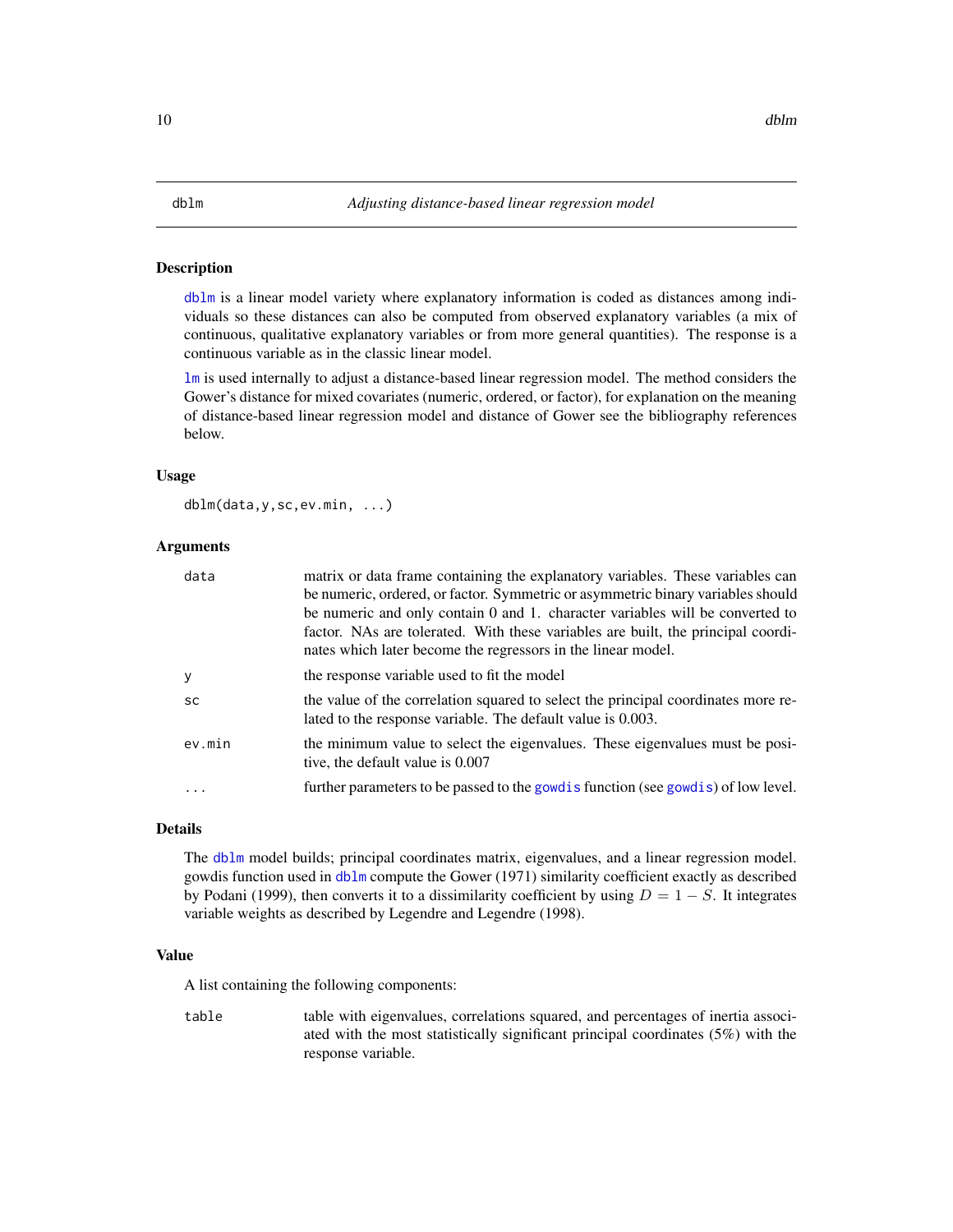<span id="page-10-0"></span>

| ev      | the <i>n</i> eigenvalues computed during the scaling process (see cmdscale).                      |
|---------|---------------------------------------------------------------------------------------------------|
| cp      | the k most statistically significant principal coordinates $(5\%)$ with the response<br>variable. |
| dbmodel | returns a list of summary statistics of the fitted linear model.                                  |

#### References

Cuadras, CM., Arenas C. and Fortiana, J. (1996). *Some computational aspects of a distance-based model for prediction*. Communications in Statistics B - Simulation and Computation 25, 593-609.

Cuadras, CM. and Arenas, C. (1990).*A distance-based regression model for prediction with mixed data*. Communications in Statistics A - Theory and Methods 19, 2261-2279

Gower, J. C. (1971). *A general coefficient of similarity and some of its properties*. Biometrics 27:857-871.

Legendre, P. and Legendre, L. (1998). *Numerical Ecology*. 2nd English edition. Amsterdam: Elsevier.

Melo, C. E. (2012). *Analisis geoestadistico espacio tiempo basado en distancias y splines con aplicaciones*. PhD. Thesis. Universitat de Barcelona. 276 p. [\[link\]](http://www.tdx.cat/bitstream/handle/10803/101202/CEMM_TESIS.pdf)

Podani, J. (1999). *Extending Gower's general coefficient of similarity to ordinal characters*. Taxon 48:331-340.

# See Also

See function [gowdis](#page-0-0) in the FD package.

# Examples

```
# considering 10 principal coordinates (constructed from a distance-based linear
# regression model)
## Not run:
data(croatia.temp)
data(croatiadb)
croatia.temp[,7] <- as.factor(croatia.temp[,7])
dblm1 <- dblm(data=croatia.temp,y=croatiadb$MTEMP)
str(dblm1)
```
## End(Not run)

extractFormula *geospt internal function*

#### Description

geospt internal function

#### Note

This function is not meant to be called by users directly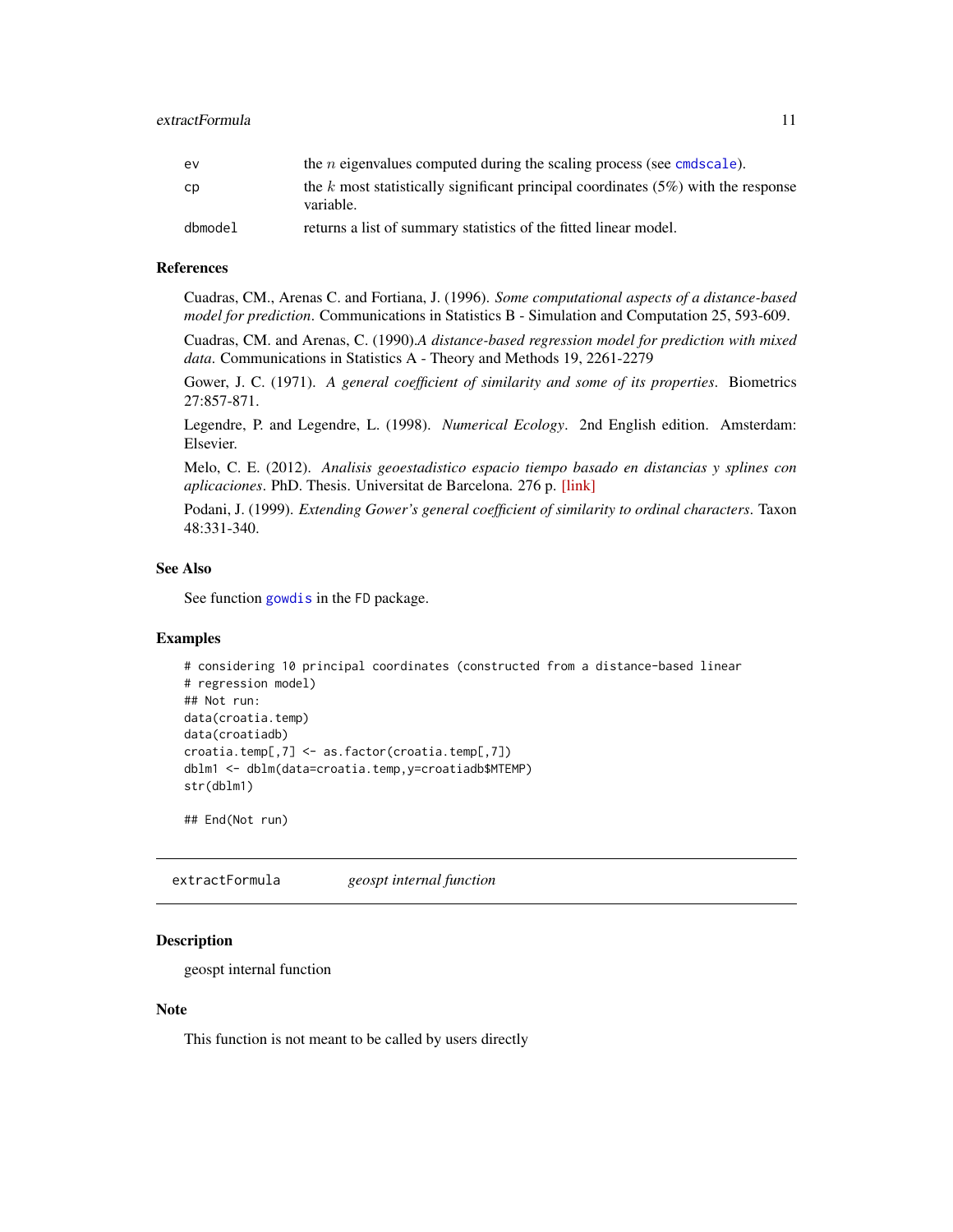<span id="page-11-1"></span><span id="page-11-0"></span>graph.rbfST *Graph that describes the behavior of the optimized* eta *and* rho *parameters, associated with a spatio-temporal radial basis function.*

# Description

Function for plotting the RMSPE for several values of the smoothing parameter *eta* with the same dataset. A curve is fitted to the points, and then the optimal *eta* that provides the smallest RMSPE is determined from the curve, by the [optimize](#page-0-0) function from the stats package.

# Usage

```
graph.rbfST(formula, data, eta.opt, rho.opt, n.neigh, func, np, xo, eta.dmax,
rho.dmax, P.T, iter, ...)
```
# Arguments

| formula  | formula that defines the dependent variable as a linear model of independent<br>variables (covariates or the principal coordinates); suppose the dependent vari-<br>able has name $z_{st}$ , for a rbfST detrended use $z_{st}$ ~1, for a rbfST with trend,<br>suppose $z_{st}$ is linearly dependent on x and y, use the formula $z_{st} \sim x+y$ (linear<br>trend). |
|----------|------------------------------------------------------------------------------------------------------------------------------------------------------------------------------------------------------------------------------------------------------------------------------------------------------------------------------------------------------------------------|
| data     | SpatialPointsDataFrame: should contain the spatio-temporal dependent vari-<br>able, independent variables (statics and/or dynamics), spatial coordinates and<br>the time as an integer or numerical variable.                                                                                                                                                          |
| eta.opt  | logical, indicating whether the parameter <i>eta</i> should be regarded as fixed (eta.opt)<br>$=$ FALSE) or should be estimated (eta.opt = TRUE)                                                                                                                                                                                                                       |
| rho.opt  | logical, indicating whether the parameter <i>rho</i> should be regarded as fixed (rho.opt<br>$=$ FALSE) or should be estimated (rho.opt = TRUE)                                                                                                                                                                                                                        |
| n.neigh  | number of nearest observations that should be used for a <i>rbfST</i> prediction, where<br>nearest is defined in terms of the spatio-temporal locations                                                                                                                                                                                                                |
| func     | function to be optimized. The following radial basis function spatio-temporal<br>model types are currently available: gaussian "GAU", exponential "EXPON",<br>trigonometric "TRI", thin plate spline "TPS", completely regularized spline "CRS",<br>spline with tension "ST", inverse multiquadratic "IM", and multiquadratic "M",<br>are currently available          |
| np       | number of points, where the radial basis function spatio-temporal is calculated                                                                                                                                                                                                                                                                                        |
| xo       | starting point for searching the optimum. Defaults to $c(0.5, 0.5)$ , <i>eta</i> and <i>rho</i><br>respectively. Use this statement only if <i>eta</i> and <i>rho</i> are equal to TRUE.                                                                                                                                                                               |
| eta.dmax | maximum value of the range of the <i>eta</i> parameter that will be evaluated by the<br>optimize function.                                                                                                                                                                                                                                                             |
| rho.dmax | maximum value of the range of the <i>rho</i> parameter that will be evaluated by the<br>optimize function.                                                                                                                                                                                                                                                             |
| P.T      | logical. Print table (TRUE) or not (FALSE). Default P.T=NULL.                                                                                                                                                                                                                                                                                                          |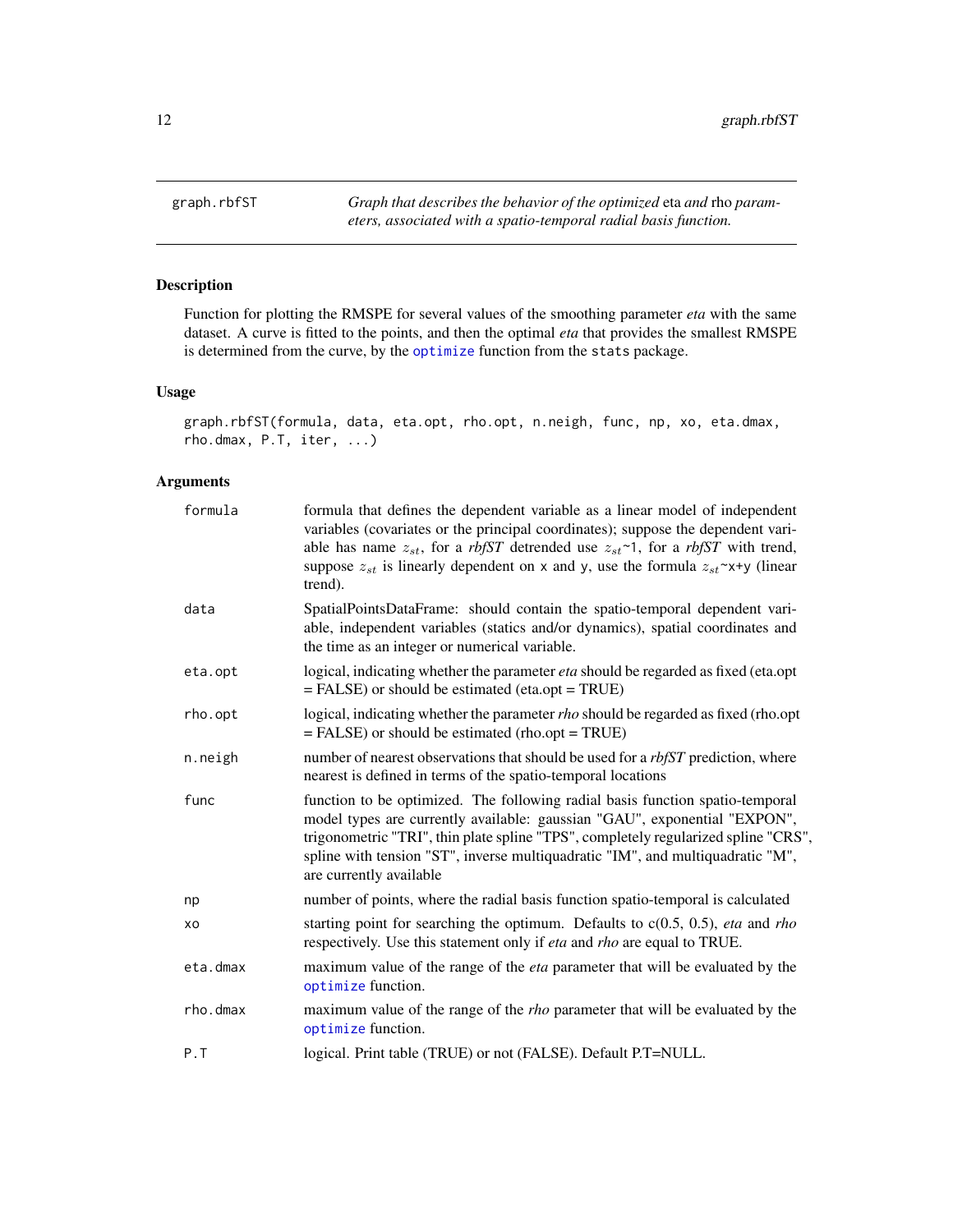#### <span id="page-12-0"></span>graph.rbfST 13

| iter | The maximum allowed number of function evaluations.                               |
|------|-----------------------------------------------------------------------------------|
| .    | further parameters to be passed to the minimization functions optimize or bobyga, |
|      | typically arguments of the type control() which control the behavior of the min-  |
|      | imization algorithm. See documentation about the selected minimization func-      |
|      | tion for further details.                                                         |
|      |                                                                                   |

### Value

Returns a graph that describes the behavior of the optimized *eta* or *rho* parameters and a table of values associated with the graph including optimal smoothing *eta* or *rho* parameters. If both *eta* and *rho* are FALSE simultaneously then the function returns a list with the best value obtained from the combinations smoothing *eta* and *rho* parameters and a lattice plot of class "trellis" with RMSPE pixel values associated with combinations of *eta* and *rho* parameters. Finally, if both *eta* and *rho* are TRUE, the function will return a list with the best combination of values of the smoothing *eta* or *rho* parameters and the RMSPE associated with these.

#### References

Johnston, K., Ver, J., Krivoruchko, K., Lucas, N. (2001). *Using ArcGIS Geostatistical Analysis*. ESRI.

Melo, C. E. (2012). *Analisis geoestadistico espacio tiempo basado en distancias y splines con aplicaciones*. PhD. Thesis. Universitat de Barcelona. 276 p. [\[link\]](http://www.tdx.cat/bitstream/handle/10803/101202/CEMM_TESIS.pdf)

#### See Also

[rbfST](#page-19-1), [rbfST.cv](#page-21-1)

```
## Not run:
data(croatiadb)
coordinates(croatiadb)<-~x+y
# optimizing eta
graph.rbfST(MTEMP~X1+X2+X3+X4+X5+X6+X7+X8+X9+X10, data=croatiadb, eta.opt=TRUE,
            rho.opt=FALSE, n.neigh=30, func="TPS", np=40, eta.dmax=2, P.T=TRUE)
# optimizing rho
graph.rbfST(MTEMP~X1+X2+X3+X4+X5+X6+X7+X8+X9+X10, data=croatiadb, eta.opt=FALSE,
            rho.opt=TRUE, n.neigh=30, func="M", np=20, rho.dmax=2, P.T=TRUE)
# optimizing eta and rho
tps.lo <- graph.rbfST(MTEMP~X1+X2+X3+X4+X5+X6+X7+X8+X9+X10, data=croatiadb,
      eta.opt=TRUE,rho.opt=TRUE, n.neigh=25, func="TPS", eta.dmax=0.2,
      rho.dmax=0.2, xo=c(0.1,0.1), iter=50)
tps.lo # best combination of eta and rho obtained
# lattice of RMSPE values associated with a range of eta and rho, without optimization
tps.la <- graph.rbfST(MTEMP~X1+X2+X3+X4+X5+X6+X7+X8+X9+X10, data=croatiadb,
      eta.opt=FALSE, rho.opt=FALSE, n.neigh=30, func="TPS", np=10, eta.dmax=0.2,
      rho.dmax=0.2)
tps.l$table # best combination of eta and rho obtained
tps.l$spplot # lattice of RMSPE
## End(Not run)
```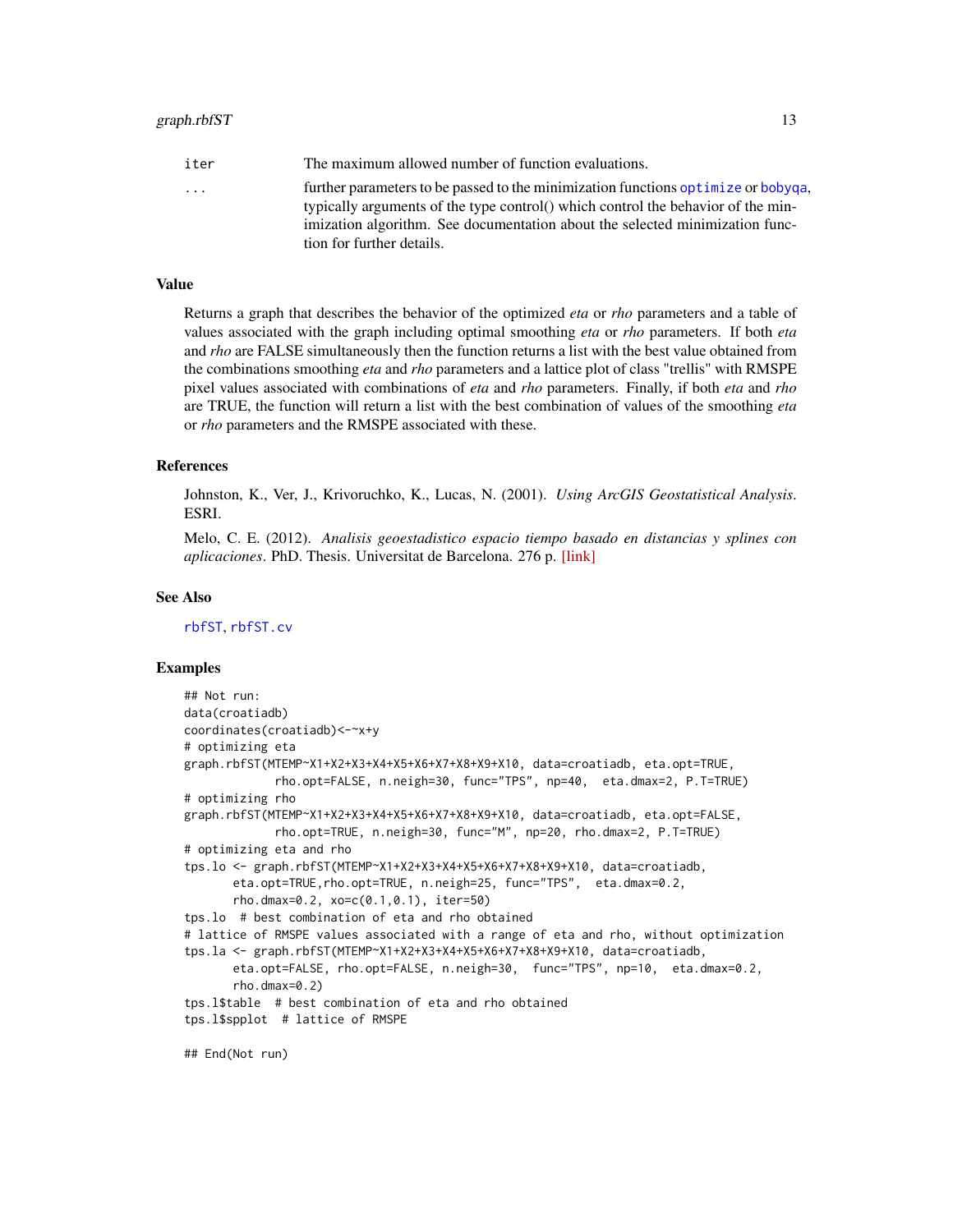#### <span id="page-13-1"></span><span id="page-13-0"></span>idwST *Inverse Distance Weighting (IDW) function for spatio-temporal prediction.*

## Description

This function performs spatio-temporal interpolation. Here *idwST* is in a local neighborhood. This interpolation method considers the value of a point can be obtained from the weighted sum of values of the regionalized variable of closest neighbors. The general formula for the IDW is given by:

$$
\hat{z}_0(st) = \sum_{i=1}^n \lambda_i z_i(st)
$$

The expression for determining the weights is:

$$
\lambda_i = \frac{d_{i0}^{-p}}{\sum_{i=1}^n d_{i0}^{-p}}
$$

The weight is controlled by a factor  $p$  with each increment of the distance,  $d_{i0}$  is the distance between the prediction position and each of the measured positions.

The expression  $d_{i0}$  can be obtained by:

$$
d_{i0} = \sqrt{(x_i - x_0)^2 + (y_i - y_0)^2 + C \cdot (t_i - t_0)^2}
$$

x, y and t correspond to the spatio-temporal coordinates, *p* (factor.p) and *C* factors defined below.

#### Usage

idwST(formula, data, newdata, n.neigh, C, factor.p, progress)

#### Arguments

| formula  | formula that defines a detrended linear model, use $z_{st}$ <sup>~1</sup> .                                                                                                                                                                                                                                        |
|----------|--------------------------------------------------------------------------------------------------------------------------------------------------------------------------------------------------------------------------------------------------------------------------------------------------------------------|
| data     | SpatialPointsDataFrame: should contain the spatio-temporal dependent vari-<br>able, independent variables (statics and/or dynamics), spatial coordinates and<br>the time as an integer or numerical variable.                                                                                                      |
| newdata  | data frame or spatial object with prediction/simulation spatio-temporal loca-<br>tions; should contain attribute columns with the independent variables (if present)<br>and (if locations is a formula) the coordinates and time with names, as defined<br>in locations where you want to generate new predictions |
| n.neigh  | number of nearest observations that should be used for a <i>idwST</i> prediction,<br>where nearest is defined in terms of the spatio-temporal locations                                                                                                                                                            |
| C        | numeric; associated to time factor, we recommend using the parameter found<br>by minimizing the root-mean-square prediction errors using cross-validation.<br>Using <i>idwST.cv</i> and optimize                                                                                                                   |
| factor.p | numeric; specify the inverse distance weighting power $(p)$ is the exponent that<br>influences the weighting or optimal smoothing parameter)                                                                                                                                                                       |
| progress | whether a progress bar shall be printed for spatio-temporal inverse-distance<br>weighted function; default=TRUE                                                                                                                                                                                                    |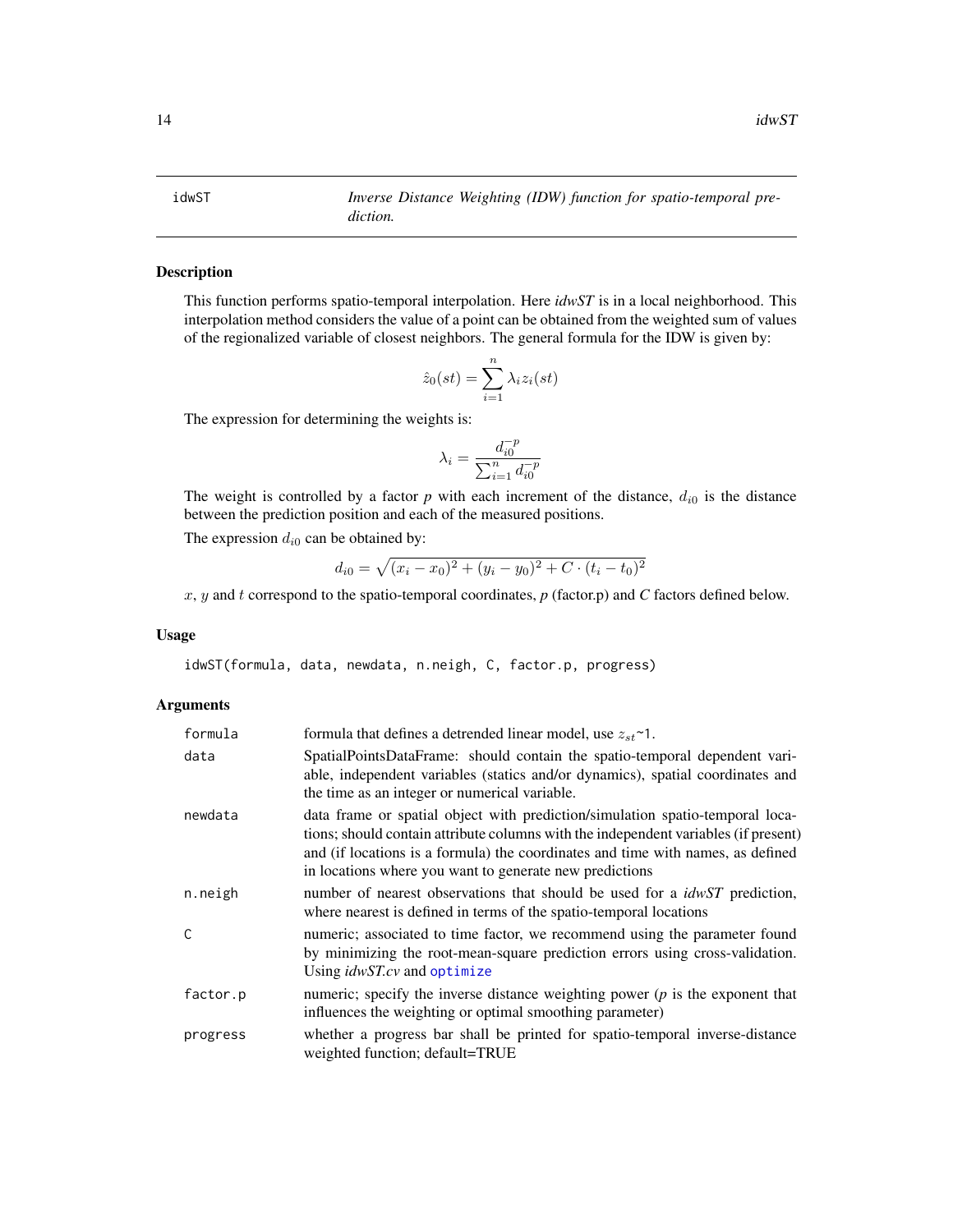#### $idwST$  15

# Details

idwST function generates individual spatio-temporal predictions from IDW spatio-temporal interpolation. IDW is a type of deterministic method for interpolation, the assigned values to unknown points are calculated with a weighted average of the values available at the known points.

#### Value

Attributes columns contain coordinates, time, predictions, and the variance column contains NA's

# References

Li L, Losser T, Yorke C, Piltner R. (2014). *Fast inverse distance weighting-based spatiotemporal interpolation: a web-based application of interpolating daily fine particulate matter PM2:5 in the contiguous U.S. using parallel programming and k-d tree.* Int. J. Environ. Res. Public Health, 11: 9101-9141. [\[link\]](https://www.mdpi.com/journal/ijerph)

```
# Loading Croatia data
data(croatia2008)
coordinates(croatia2008) <- ~x+y
# prediction case: one point
point <- data.frame(670863,5043464,5)
names(point) \leq c("x","y","t")
coordinates(point) <- ~x+y
idwST(MTEMP~1, data=croatia2008, newdata=point, n.neigh=60, C=1, factor.p=2)
## Not run:
# prediction case: a grid of points Croatia (year 2008)
data(croatia)
points <- spsample(croatia, n=5000, type="regular")
data(croatia2008)
coordinates(croatia2008)<-~x+y
GridsT <- vector(mode = "list", length = 12)
for(i in 1:12){
GridsT[[i]] <- data.frame(points@coords,i)
names(GridsT[[i]]) <- c("x","y","t")
}
idw.croatia <- data.frame(matrix(NA, ncol = 14, nrow=nrow(GridsT[[1]])))
pb \le txtProgressBar(min = 0, max = 12, char = "=", style = 3)
for(i in 1:12){
coordinates(GridsT[[i]]) <- c("x", "y")
idw.croatia[,i+2] <- idwST(MTEMP~1, croatia2008, newdata=GridsT[[i]], n.neigh=10, C=1,
                          factor.p=2, progress=FALSE)[,4]
setTxtProgressBar(pb, i)
```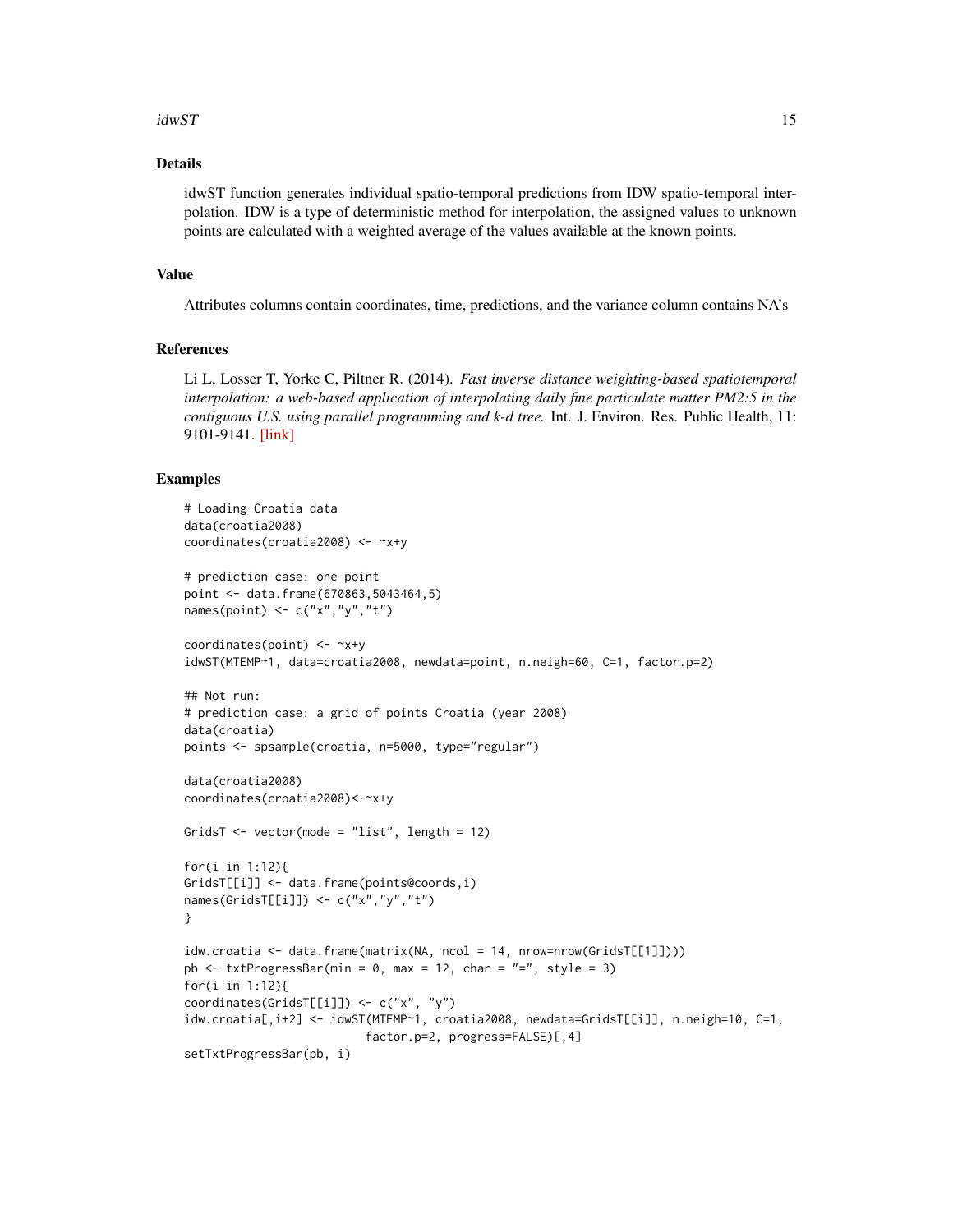```
}
close(pb)
idw.croatia[,1:2] <- GridsT[[1]]@coords
nam <- paste(c("ENE","FEB","MAR","ABR","MAY","JUN","JUL","AGO","SEP","OCT","NOV","DIC"),
            2008,sep="")
names(idw.croatia) <- c("x","y",nam)
coordinates(idw.croatia) <- c("x", "y")
gridded(idw.croatia) <- TRUE
# show prediction map
pal2 <- colorRampPalette(c("blue3", "wheat1", "red3"))
p1 <- spplot(idw.croatia[,1:12], cuts=30, col.regions=pal2(35), colorkey=F,
            scales = list(draw =T,cex=0.6, abbreviate=TRUE,minlength=1), pch=0.3,
            cex.lab=0.3, cex.title=0.3, auto.key = F, main = "Earth's average
            temperature IDW map 2008", key.space=list(space="right", cex=0.8))
split.screen( rbind(c(0, 1,0,1), c(1,1,0,1)))
split.screen(c(1,2), screen=1)-> ind
screen( ind[1])
p1
screen( ind[2])
image.plot(legend.only=TRUE, legend.width=0.5, col=pal2(100),
           smallplot=c(0.7,0.75, 0.3,0.7), zlim=c(min(idw.croatia@data),
           max(idw.croatia@data)), axis.args = list(cex.axis = 0.7))
close.screen( all=TRUE)
## End(Not run)
```
<span id="page-15-1"></span>idwST.cv *IDW spatio-temporal leave-one-out cross validation*

#### Description

Generate the RMSPE value which is given by Inverse Distance Weighting (IDW) interpolation.

#### Usage

```
idwST.cv(formula, data, n.neigh, C, factor.p, progress)
```
# Arguments

| formula | formula that defines a detrended linear model, use $z_{st}$ <sup><math>\sim</math></sup> 1.                                                                                                                   |
|---------|---------------------------------------------------------------------------------------------------------------------------------------------------------------------------------------------------------------|
| data    | SpatialPointsDataFrame: should contain the spatio-temporal dependent vari-<br>able, independent variables (statics and/or dynamics), spatial coordinates and<br>the time as an integer or numerical variable. |
|         |                                                                                                                                                                                                               |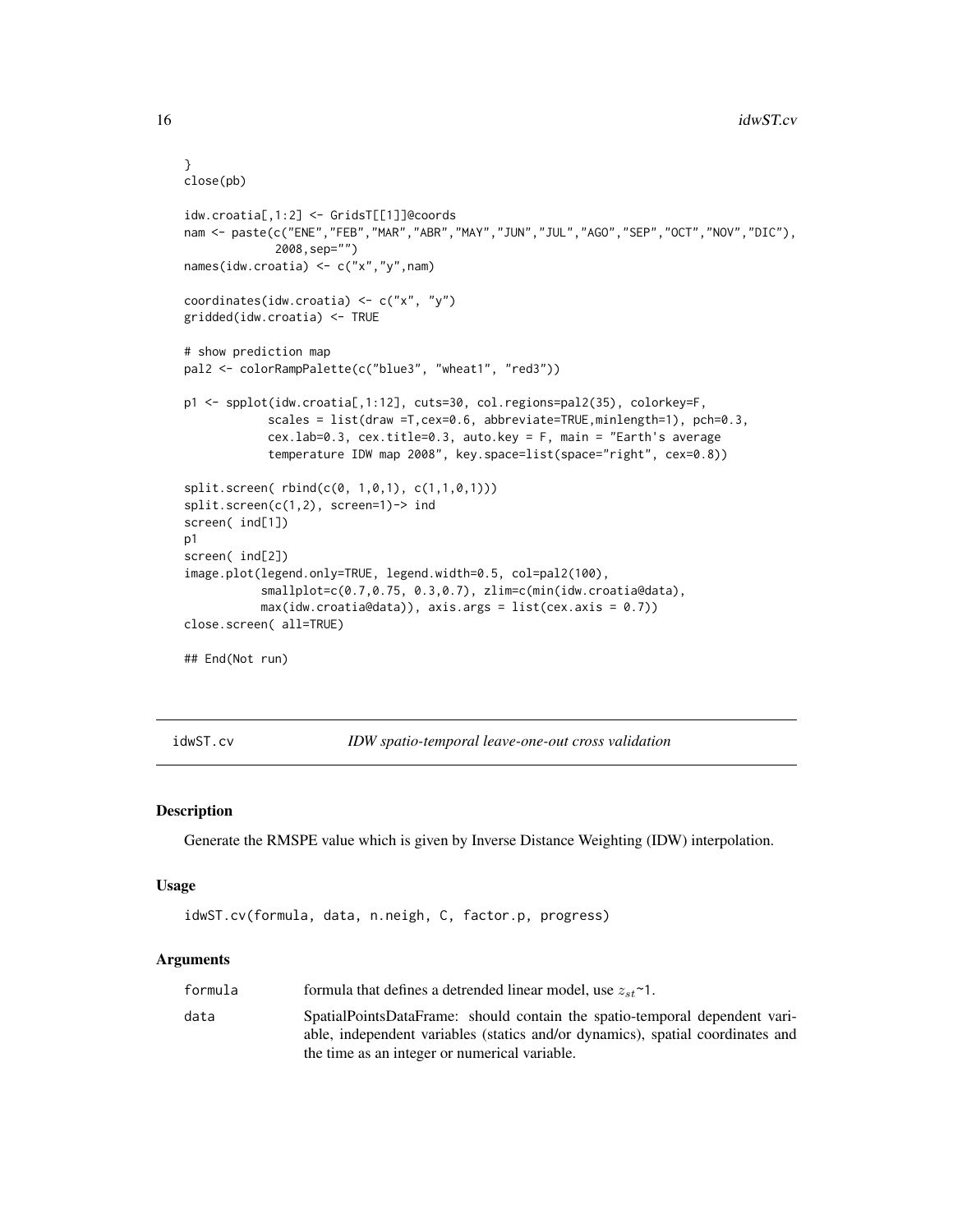#### <span id="page-16-0"></span> $idwSTcv1$  17

| n.neigh  | number of nearest observations that should be used for a <i>rbf.st</i> prediction, where<br>nearest is defined in terms of the spatio-temporal locations                                         |
|----------|--------------------------------------------------------------------------------------------------------------------------------------------------------------------------------------------------|
| C        | numeric; associated to time factor, we recommend using the parameter found<br>by minimizing the root-mean-square prediction errors using cross-validation.<br>Using <i>idwST.cv</i> and optimize |
| factor.p | numeric; specify the inverse distance weighting power (p is the exponent that<br>influences the weighting or optimal smoothing parameter)                                                        |
| progress | whether a progress bar shall be printed for spatio-temporal inverse-distance<br>weighted function; default=TRUE                                                                                  |

#### Value

returns the RMSPE value

#### References

Melo, C. E. (2012). *Analisis geoestadistico espacio tiempo basado en distancias y splines con aplicaciones*. PhD. Thesis. Universitat de Barcelona. 276 p. [\[link\]](http://www.tdx.cat/bitstream/handle/10803/101202/CEMM_TESIS.pdf)

# See Also

[idwST](#page-13-1), [rbfST](#page-19-1)

### Examples

```
## Not run:
data(croatiadb)
coordinates(croatiadb) <- ~x+y
idwST.cv(MTEMP~1, croatiadb[,1:2], n.neigh=10, C=1, factor.p=2)
```
## End(Not run)

idwST.cv1 *Generate a RMSPE value, result of leave-one-out cross validation*

# Description

Generate the RMSPE value which is given by the radial basis function spatio-temporal with number of nearest observations*n.neigh* associated to time factor *C* and optimal smoothing parameter *factor.p*.

#### Usage

```
idwST.cv1(param, formula, data, n.neigh, progress)
```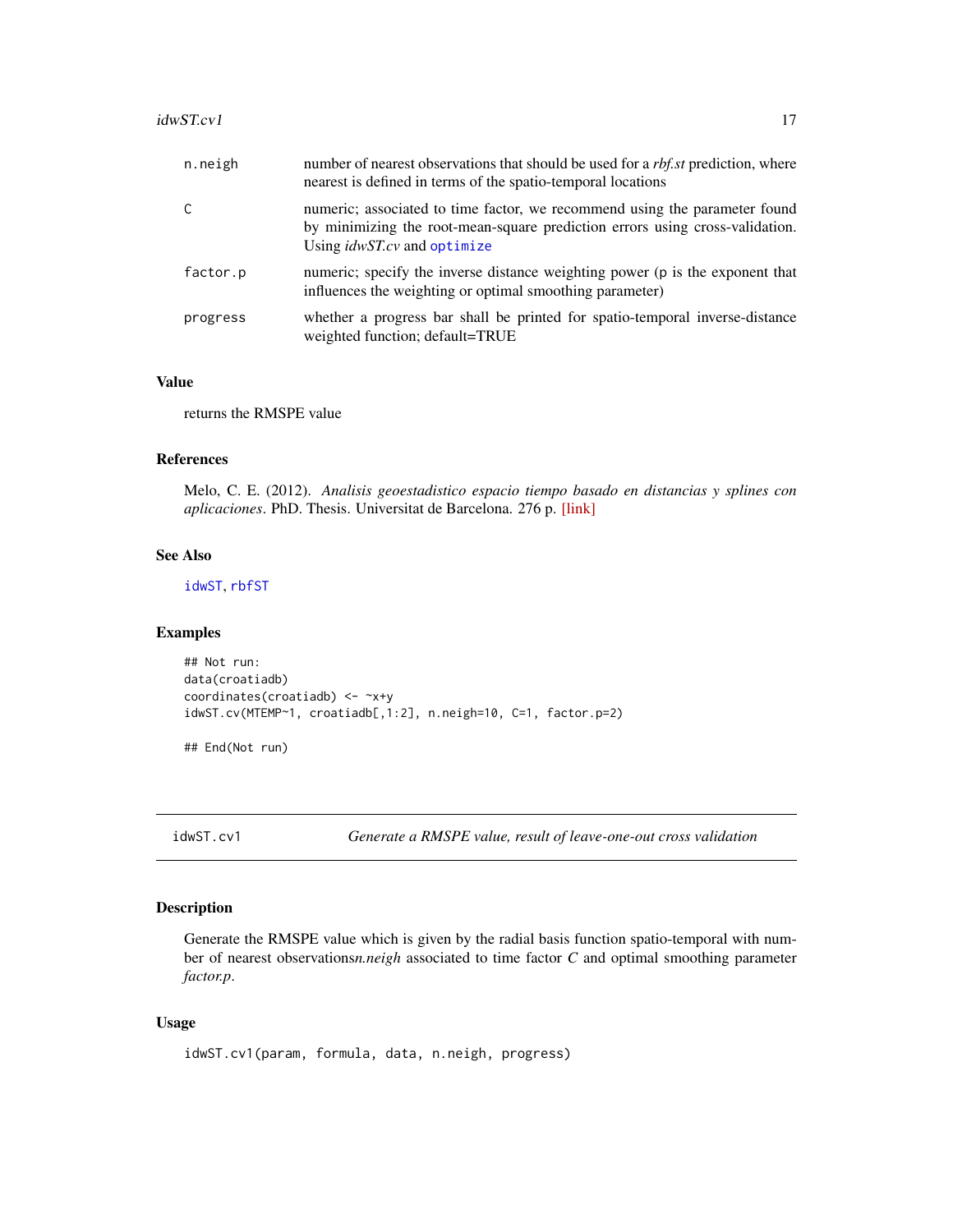#### <span id="page-17-0"></span>Arguments

| param    | vector starting points (C and <i>factor, p</i> respectively) for searching the <i>RMSPE</i><br>optimum.                                                                                                       |
|----------|---------------------------------------------------------------------------------------------------------------------------------------------------------------------------------------------------------------|
| formula  | formula that defines a detrended linear model, use $z_{st}$ ~1.                                                                                                                                               |
| data     | SpatialPointsDataFrame: should contain the spatio-temporal dependent vari-<br>able, independent variables (statics and/or dynamics), spatial coordinates and<br>the time as an integer or numerical variable. |
| n.neigh  | number of nearest observations that should be used for a <i>rbf.st</i> prediction where<br>nearest is defined in terms of the spatio-temporal locations                                                       |
| progress | whether a progress bar shall be printed for spatio-temporal inverse-distance<br>weighted function; default=FALSE                                                                                              |

# Value

returns the RMSPE value

# See Also

[idwST](#page-13-1), [idwST.cv](#page-15-1), [idwST.tcv](#page-17-1)

# Examples

```
require(minqa)
data(croatiadb)
coordinates(croatiadb) <- ~x+y
## Not run:
idwST.opt \leftarrow bobyqa(c(1, 2), idwST.cv1, lower=c(0, 0.1), upper=c(2, 4), formula=MTEMP^{-1},data=croatiadb[,1:2], n.neigh=10, progres=F, control=list(maxfun=50))
# obtained with optimal values previously estimated (33 iterations)
idwST.cv1(c(1.00538675066736,1.95853920335545), MTEMP~1, data=croatiadb[,1:2], n.neigh=10,
          progress=T)
## End(Not run)
```
<span id="page-17-1"></span>idwST.tcv *table of idw spatio-temporal leave-one-out cross validation*

# Description

Generates a table with the results of inverse distance weighting spatio-temporal interpolation (*idwST*) from leave-one-out cross validation method.

# Usage

```
idwST.tcv(formula, data, n.neigh, C, factor.p, progress)
```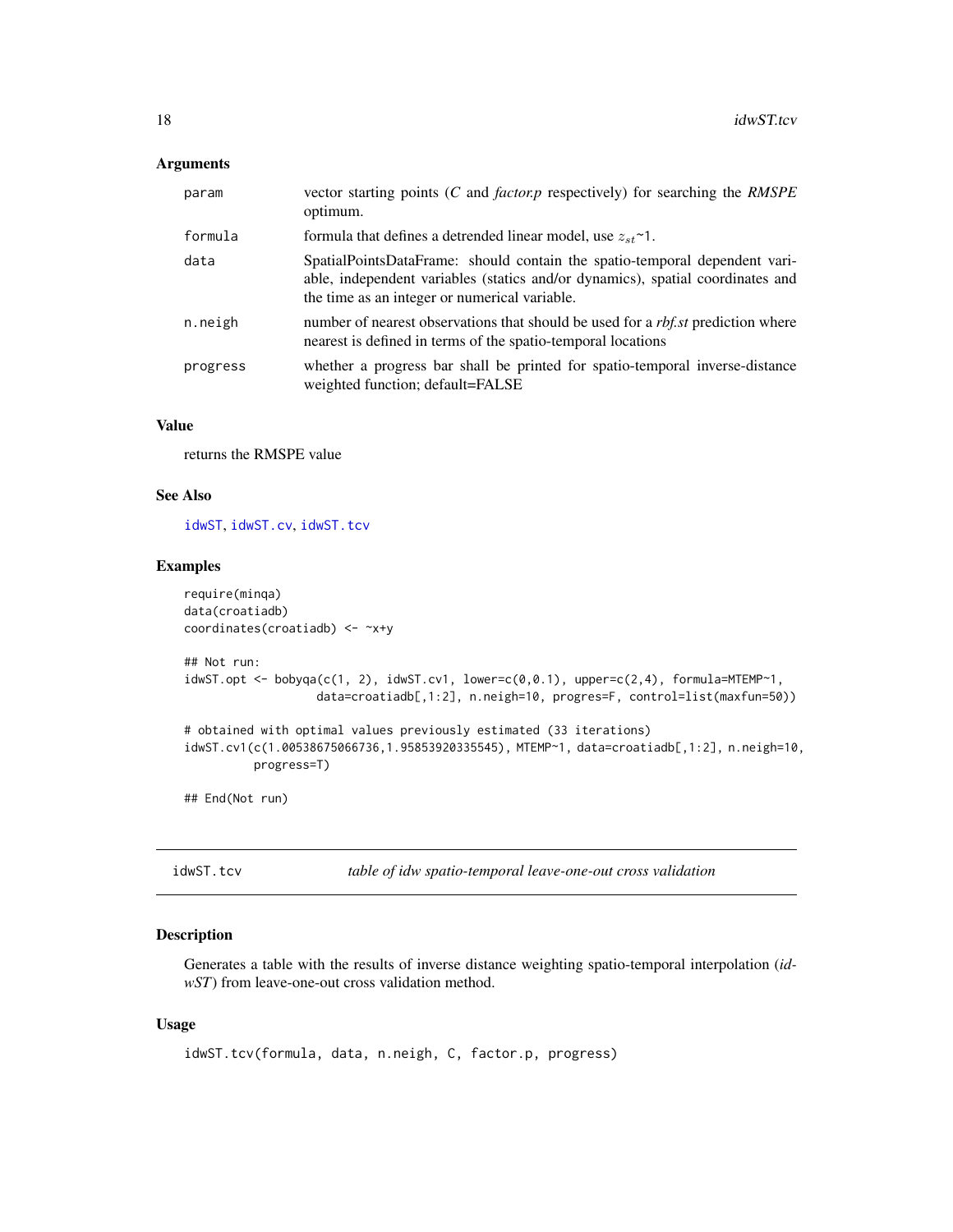#### <span id="page-18-0"></span>idwST.tcv 19

#### Arguments

| formula      | formula that defines a detrended linear model, use $z_{st}$ <sup>~1</sup> .                                                                                                                                   |
|--------------|---------------------------------------------------------------------------------------------------------------------------------------------------------------------------------------------------------------|
| data         | SpatialPointsDataFrame: should contain the spatio-temporal dependent vari-<br>able, independent variables (statics and/or dynamics), spatial coordinates and<br>the time as an integer or numerical variable. |
| n.neigh      | number of nearest observations that should be used for a <i>idwST</i> prediction where<br>nearest is defined in terms of the spatio-temporal locations                                                        |
| $\mathsf{C}$ | numeric; associated to time factor, we recommend using the parameter found<br>by minimizing the root-mean-square prediction errors using cross-validation.<br>Using <i>idwST.cv</i> and optimize              |
| factor.p     | numeric; specify the inverse distance weighting power $(p)$ is the exponent that<br>influences the weighting or optimal smoothing parameter)                                                                  |
| progress     | whether a progress bar shall be printed for spatio-temporal inverse-distance<br>weighted function; default=TRUE                                                                                               |

#### Details

Leave-one-out cross validation (LOOCV) consists of removing data, one at a time, and then trying to predict it. Next, the predicted value can be compared to the actual (observed) value to assess how well the prediction is working. The observed value is left out because *idwST* would otherwise predict the value itself.

# Value

data frame contain prediction columns, observed values, residuals, the prediction variance, zscore (residual divided by standard error) which left with NA's, the fold column which is associated to cross-validation count, coordinates data and time. Prediction columns and residuals are obtained from cross-validation data points.

# See Also

[idwST](#page-13-1)

# Examples

```
## Not run:
data(croatiadb)
coordinates(croatiadb) <- ~x+y
idw.t <- idwST.tcv(MTEMP~1, croatiadb, n.neigh=10, C=1.0054, factor.p=1.9585)
criteriaST.cv(idw.t)
```
## End(Not run)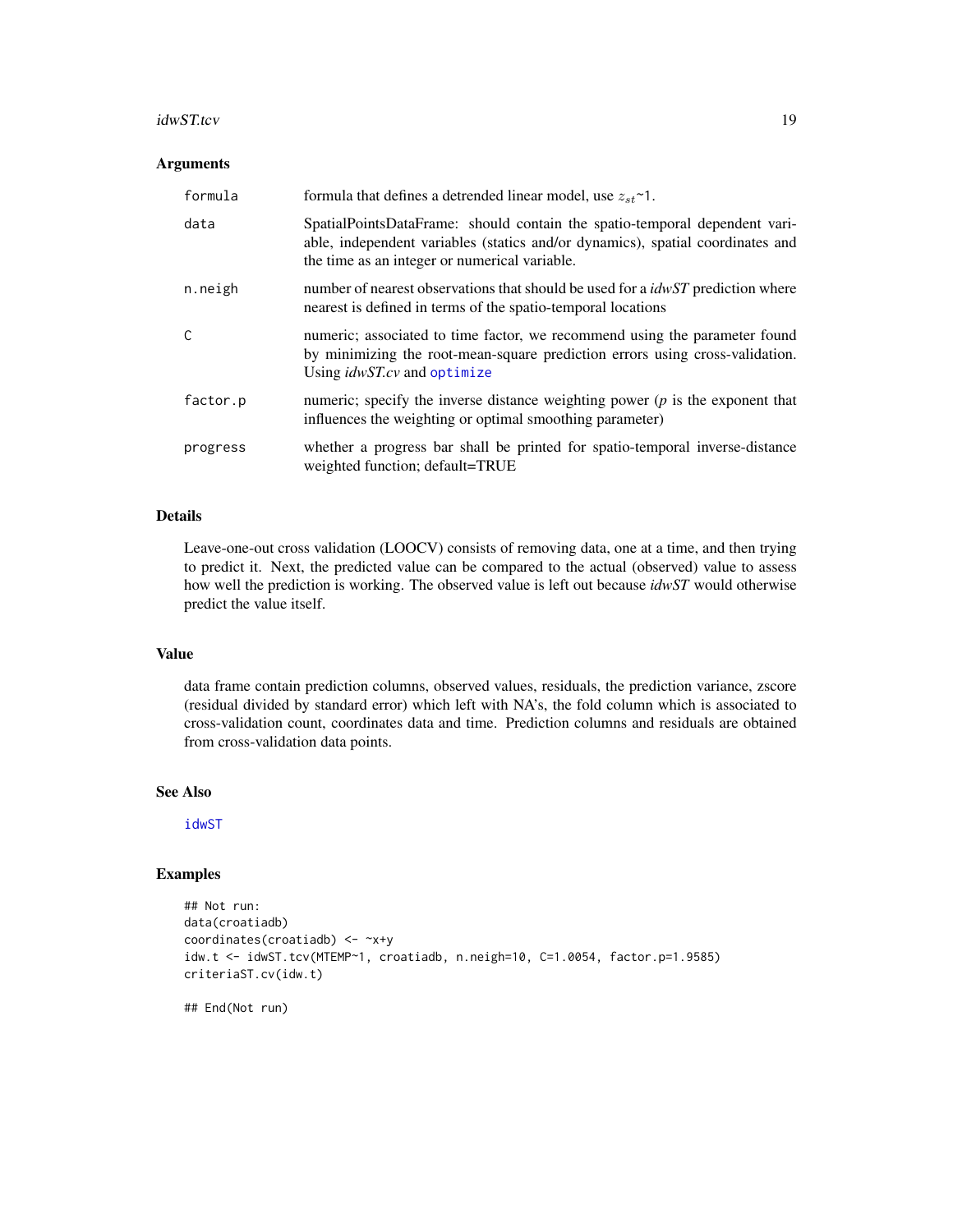<span id="page-19-1"></span><span id="page-19-0"></span>rbfST *gaussian, exponential, trigonometric, thin plate spline, inverse multiquadratic, and multiquadratic radial basis function for spatiotemporal prediction*

#### Description

Function for spatio-temporal interpolation from radial basis function (*rbfST*), where *rbfST* is in a local neighbourhood.

*exponential (EXPON)*

$$
\phi(\delta) = e^{-\eta \delta}, \eta > 0
$$

*gaussiano (GAU)*

$$
\phi(\delta) = e^{-\eta \delta^2}, \eta \neq 0
$$

*multiquadratic (M)*

$$
\phi(\delta) = \sqrt{\eta^2 + \delta^2}, \eta \neq 0
$$

*inverse multiquadratic (IM)*

$$
\phi(\delta) = 1/\sqrt{\eta^2 + \delta^2}, \eta \neq 0
$$

*thin plate spline (TPS)*

$$
\phi(\delta) = (\eta \cdot \delta)^2 \log(\eta \cdot \delta), if : \delta > 0, \eta > 0
$$

$$
\phi(\delta) = 0, otherwise
$$

*completely regularized spline (CRS)*

$$
\phi(\delta) = \ln(\eta \cdot \delta/2)^2 + E_1(\eta \cdot \delta/2)^2 + C_E, if : \delta > 0, \eta > 0
$$

$$
\phi(\delta) = 0, otherwise
$$

where ln is natural logarithm,  $E_1(x)$  is the exponential integral function, and  $C_E$  is the Euler constant.

*spline with tension (ST)*

$$
\phi(\delta) = \ln(\eta \cdot \delta/2) + K_0(\eta \cdot \delta) + C_E, if : \delta > 0
$$

$$
\phi(\delta) = 0, otherwise
$$

where  $K_0(x)$  is the modified Bessel function and  $C_E$  is the Euler constant.

#### Usage

rbfST(formula, data, eta, rho, newdata, n.neigh, func, progress)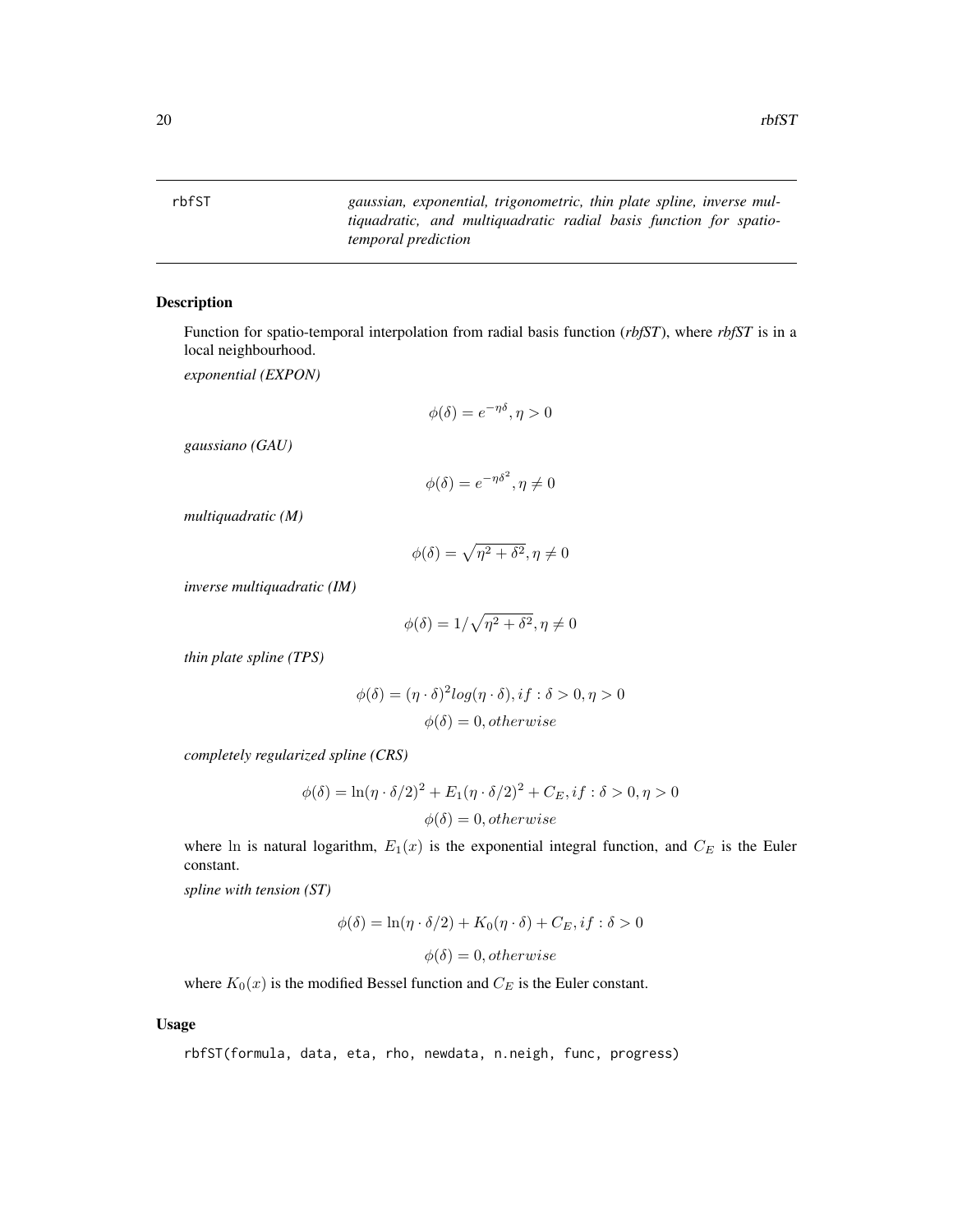#### <span id="page-20-0"></span> $\frac{1}{21}$

#### Arguments

| formula  | formula that defines the dependent variable as a linear model of independent<br>variables (covariates or principal coordinates); suppose the dependent variable<br>has name $z_{st}$ for a rbfST detrended use $z_{st}$ <sup>~1</sup> ; for a rbfST with trend suppose<br>$z_{st}$ is linearly dependent on x and y, use the formula $z_{st}$ x+y (linear trend). |
|----------|-------------------------------------------------------------------------------------------------------------------------------------------------------------------------------------------------------------------------------------------------------------------------------------------------------------------------------------------------------------------|
| data     | SpatialPointsDataFrame: should contain the spatio-temporal dependent vari-<br>able, independent variables (statics and/or dynamics), spatial coordinates and<br>the time as an integer or numerical variable.                                                                                                                                                     |
| eta      | the optimal smoothing parameter, we recommend using the parameter found by<br>minimizing the root-mean-square prediction errors using cross-validation                                                                                                                                                                                                            |
| rho      | optimal robustness parameter, we recommend using the value obtained by min-<br>imizing the root-mean-square prediction errors with cross-validation. eta and<br><i>rho</i> parameters can be optimized simultaneously, through the bobyqa function<br>from nloptr or minga packages                                                                               |
| newdata  | data frame or spatial object with prediction/simulation spatio-temporal loca-<br>tions; should contain attribute columns with the independent variables (if present)<br>and (if locations is a formula) the coordinates and time with names, as defined<br>in locations where you want to generate new predictions                                                |
| n.neigh  | number of nearest observations that should be used for a <i>rbfST</i> prediction, where<br>nearest is defined in terms of the spatio-temporal locations                                                                                                                                                                                                           |
| func     | spatio-temporal radial basis function; model type: "GAU", "EXPON", "TRI",<br>"TPS", "CRS", "ST", "IM" and "M", are currently available                                                                                                                                                                                                                            |
| progress | whether a progress bar shall be printed for spatio-temporal radial basis func-<br>tions; default=TRUE                                                                                                                                                                                                                                                             |

# Details

rbf.st function generates individual spatio-temporal predictions from gaussian (GAU), exponential (EXPON), trigonometric (TRI) thin plate spline (TPS), completely regularized spline (CRS), spline with tension (ST), inverse multiquadratic (IM), and multiquadratic (M) functions

# Value

Attributes columns contain coordinates, time, predictions, and the variance column contains NA's

# References

Melo, C. E. (2012). *Analisis geoestadistico espacio tiempo basado en distancias y splines con aplicaciones*. PhD. Thesis. Universitat de Barcelona. 276 p. [\[link\]](http://www.tdx.cat/bitstream/handle/10803/101202/CEMM_TESIS.pdf)

```
## Not run:
# considering 10 principal coordinates (constructed from a distance-based regression model)
data(croatia.temp)
data(croatiadb)
```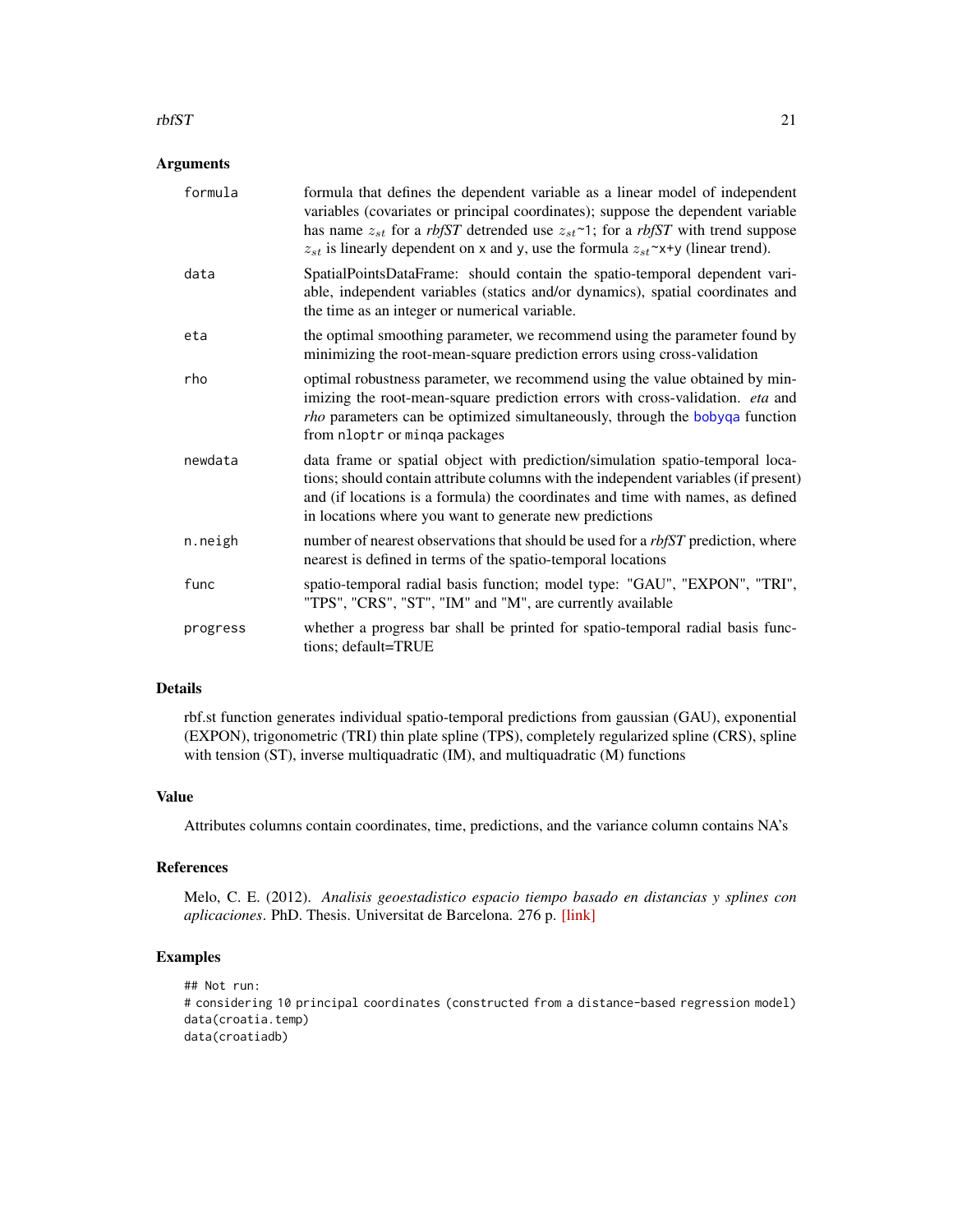```
# prediction case: one point
point <- data.frame(670863,5043464,5,170,200,15.7,3)
names(point) <- c("x","y","t","dem","dsea","twi","est")
croatia.temp[,7] <- as.factor(croatia.temp[,7])
dblm1 <- dblm(data=croatia.temp,y=croatiadb$MTEMP)
newdata1 <- t(cp.xnews(newdata=point,eigenvalues=dblm1$ev, data=croatia.temp,trend=dblm1$cp))
colnames(newdata1) <- c("X1","X2","X3","X4","X5","X6","X7","X8","X9","X10")
newdata1 <- data.frame(point[,1:3],newdata1)
data(croatiadb)
coordinates(croatiadb) <- ~x+y
coordinates(newdata1) <- ~x+y
rbfST(MTEMP~X1+X2+X3+X4+X5+X6+X7+X8+X9+X10, data=croatiadb, eta=0.010076, rho=0.00004,
      newdata=newdata1, n.neigh=60, func="TPS")
# prediction case: a grid of points Croatia (month july)
data(croatia.grid7cp)
coordinates(croatia.grid7cp) <- ~x+y
rbf.t <- rbfST(MTEMP~X1+X2+X3+X4+X5+X6+X7+X8+X9+X10, croatiadb, eta=0.01076, rho=0.00004,
                newdata=croatia.grid7cp, n.neigh=30, func="TPS")
coordinates(rbf.t) \leq c("x", "y")
gridded(rbf.t) <- TRUE
# show prediction map
spplot(rbf.t["var1.pred"], cuts=30, col.regions=bpy.colors(40), main = "Earth's average
       temperature TPS map\n (july month)", key.space=list(space="right", cex=0.8))
## End(Not run)
```
<span id="page-21-1"></span>

| rbfST. |  | c٧ |  |
|--------|--|----|--|
|--------|--|----|--|

Leave-one-out cross validation for spatio-temporal radial basis func*tion*

#### Description

It generates the RMSPE value, which is given by the radial basis function with smoothing eta and robustness rho parameters.

#### Usage

```
rbfST.cv(formula, data, eta, rho, n.neigh, func)
```
#### Arguments

formula formula that defines the dependent variable as a linear model of independent variables (covariates or the principal coordinates); suppose the dependent variable has name  $z_{st}$ , for a *rbfST* detrended use  $z_{st}$  ~1, for a *rbfST* with trend, suppose  $z_{st}$  is linearly dependent on x and y, use the formula  $z_{st} \sim x+y$  (linear trend).

<span id="page-21-0"></span>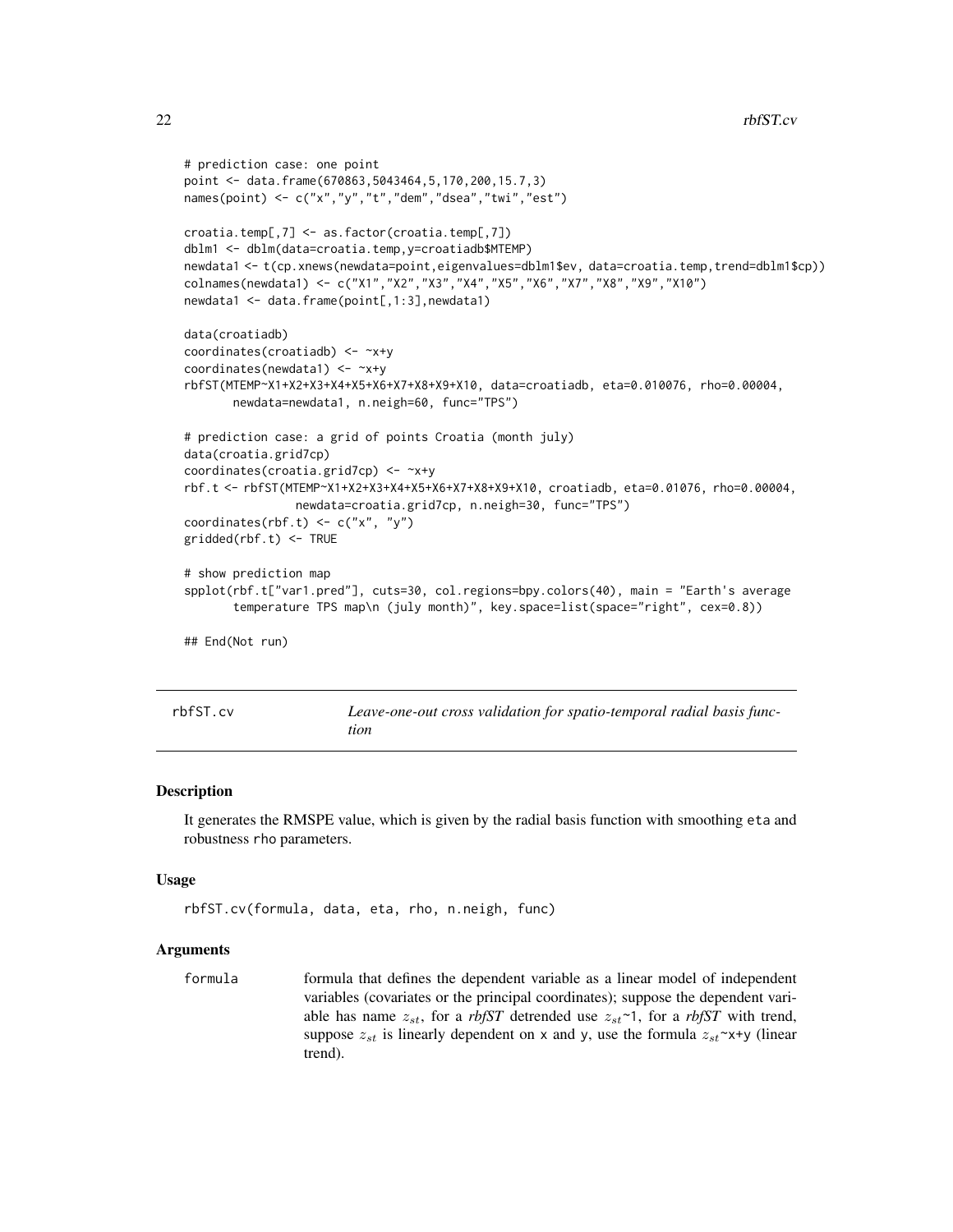<span id="page-22-0"></span>

| data    | SpatialPointsDataFrame: should contain the spatio-temporal dependent vari-<br>able, independent variables (statics and/or dynamics), spatial coordinates and<br>the time as an integer or numerical variable.                                                                        |
|---------|--------------------------------------------------------------------------------------------------------------------------------------------------------------------------------------------------------------------------------------------------------------------------------------|
| eta     | the optimal smoothing parameter, we recommend using the parameter found by<br>minimizing the root-mean-square prediction errors using cross-validation.                                                                                                                              |
| rho     | optimal robustness parameter, we recommend using the value obtained by min-<br>imizing the root-mean-square prediction errors with cross-validation. eta and<br><i>rho</i> parameters can be optimized simultaneously, through the bobyga function<br>from nloptr or minga packages. |
| n.neigh | number of nearest observations that should be used for a <i>rbfST</i> prediction, where<br>nearest is defined in terms of the spatio-temporal locations.                                                                                                                             |
| func    | spatio-temporal radial basis function; model type: "GAU", "EXPON", "TRI",<br>"TPS", "CRS", "ST", "IM" and "M", are currently available                                                                                                                                               |

#### Value

returns the RMSPE value

# References

Melo, C. E. (2012). *Analisis geoestadistico espacio tiempo basado en distancias y splines con aplicaciones*. PhD. Thesis. Universitat de Barcelona. 276 p. [\[link\]](http://www.tdx.cat/bitstream/handle/10803/101202/CEMM_TESIS.pdf)

# See Also

[rbfST](#page-19-1), [graph.rbfST](#page-11-1)

# Examples

```
data(croatiadb)
coordinates(croatiadb) <- ~x+y
rbfST.cv(MTEMP~X1+X2+X3+X4+X5+X6+X7+X8+X9+X10, croatiadb, eta=0.0108, rho=0.00004,
         n.neigh=25, func="TPS")
```
rbfST.cv1 *RMSPE value result of leave-one-out cross validation for* rbfST

# Description

It generates the RMSPE value which is given by the spatio-temporal radial basis function with smoothing *eta* and robustness *rho* parameters.

#### Usage

rbfST.cv1(param, formula, data, n.neigh, func)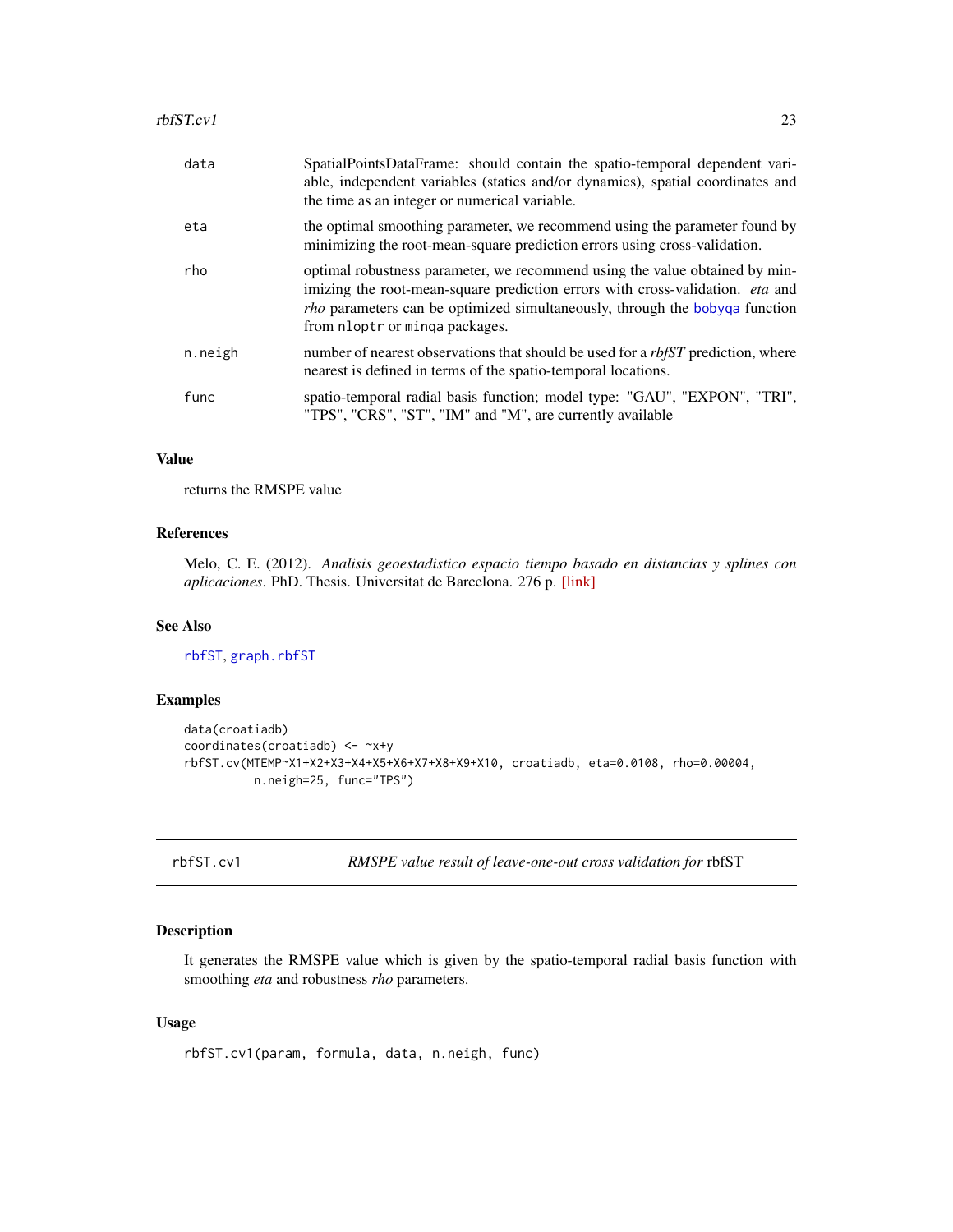# <span id="page-23-0"></span>Arguments

| param   | vector starting points <i>(eta</i> and <i>rho</i> respectively) for searching the <i>RMSPE</i> opti-<br>mum.                                                                                                                                                                                                                                                          |
|---------|-----------------------------------------------------------------------------------------------------------------------------------------------------------------------------------------------------------------------------------------------------------------------------------------------------------------------------------------------------------------------|
| formula | formula that defines the dependent variable as a linear model of independent<br>variables (covariates or the principal coordinates); suppose the dependent vari-<br>able has name $z_{st}$ , for a rbfST detrended use $z_{st}$ 1, for a rbfST with trend,<br>suppose $z_{st}$ is linearly dependent on x and y, use the formula $z_{st} \sim x+y$ (linear<br>trend). |
| data    | SpatialPointsDataFrame: should contain the spatio-temporal dependent vari-<br>able, independent variables (statics and/or dynamics), spatial coordinates and<br>the time as an integer or numerical variable.                                                                                                                                                         |
| n.neigh | number of nearest observations that should be used for a <i>rbfST</i> prediction, where<br>nearest is defined in terms of the spatio-temporal locations.                                                                                                                                                                                                              |
| func    | spatio-temporal radial basis function; model type: "GAU", "EXPON", "TRI",<br>"TPS", "CRS", "ST", "IM" and "M", are currently available                                                                                                                                                                                                                                |

# Value

returns the RMSPE value

#### See Also

[rbfST](#page-19-1), [rbfST.cv](#page-21-1), [graph.rbfST](#page-11-1)

# Examples

```
require(minqa)
data(croatiadb)
coordinates(croatiadb) <- ~x+y
## Not run:
rbf.in \leq bbbyqa(c(0.5, 0.5), rbfST.cv1, lower=c(1e-05,0), upper=c(2,2),formula=MTEMP~X1+X2+X3+X4+X5+X6+X7+X8+X9+X10, data=croatiadb, n.neigh=25,
              func="IM", control=list(maxfun=50))
## End(Not run)
# obtained with the optimal values previously estimated
rbfST.cv1(c(0.847050095690357,0.104157855356128), MTEMP~X1+X2+X3+X4+X5+X6+X7+X8+X9+X10,
           croatiadb, n.neigh=25, func="IM")
```
<span id="page-23-1"></span>rbfST.tcv *table of rbf spatio-temporal cross validation, leave-one-out*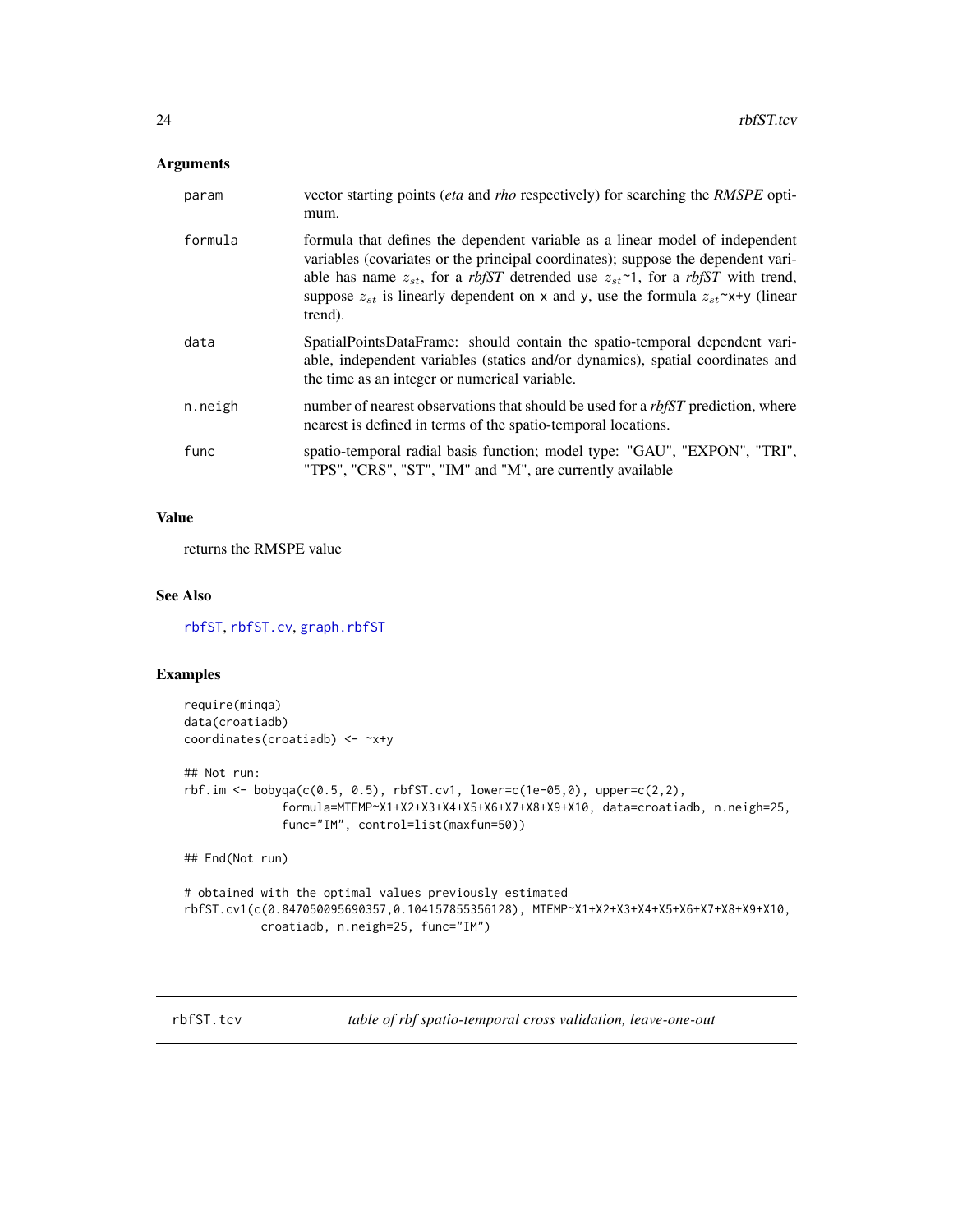#### <span id="page-24-0"></span>rbfST.tcv 25

#### Description

It generates a table with the results of the evaluation of radial basis functions spatio-temporal (*rbfST*): gaussian (GAU), exponential (EXPON), trigonometric (TRI), thin plate spline (TPS), completely regularized spline (CRS), spline with tension (ST), inverse multiquadratic (IM), and multiquadratic (M) from the leave-one-out cross validation method.

# Usage

rbfST.tcv(formula, data, eta, rho, n.neigh, func, progress)

# Arguments

| formula  | formula that defines the dependent variable as a linear model of independent<br>variables (covariates or the principal coordinates); suppose the dependent vari-<br>able has name $z_{st}$ , for a <i>rbf.st</i> detrended use $z_{st}$ <sup><math>\sim</math></sup> 1, for a <i>rbf.st</i> with trend, sup-<br>pose $z_{st}$ is linearly dependent on x and y, use the formula $z_{st} \sim x+y$ (linear trend). |
|----------|-------------------------------------------------------------------------------------------------------------------------------------------------------------------------------------------------------------------------------------------------------------------------------------------------------------------------------------------------------------------------------------------------------------------|
| data     | SpatialPointsDataFrame: should contain the spatio-temporal dependent vari-<br>able, independent variables (statics and/or dynamics), spatial coordinates and<br>the time as an integer or numerical variable.                                                                                                                                                                                                     |
| eta      | the optimal smoothing parameter; we recommend using the parameter found by<br>minimizing the root-mean-square prediction errors using cross-validation                                                                                                                                                                                                                                                            |
| rho      | optimal robustness parameter, we recommend using the value obtained by min-<br>imizing the root-mean-square prediction errors with cross-validation. eta and<br><i>rho</i> parameters can be optimized simultaneously, through the bobyqa function<br>from nloptr or minga packages                                                                                                                               |
| n.neigh  | number of nearest observations that should be used for a <i>rbfST</i> prediction, where<br>nearest is defined in terms of the spatio-temporal locations.                                                                                                                                                                                                                                                          |
| func     | spatio-temporal radial basis function; model type: "GAU", "EXPON", "TRI",<br>"TPS", "CRS", "ST", "IM" and "M", are currently available                                                                                                                                                                                                                                                                            |
| progress | whether a progress bar shall be printed for spatio-temporal radial basis func-<br>tions; default=TRUE                                                                                                                                                                                                                                                                                                             |

# Details

Leave-one-out cross validation (LOOCV) visits a data point, predicts the value at that location by leaving out the observed value, and proceeds with the next data point. The observed value is left out because rbf.st would otherwise predict the value itself.

# Value

data frame contain prediction columns, observed values, residuals, the prediction variance, zscore (residual divided by standard error) which left with NA's, the fold column which is associated to cross-validation count, coordinates data and time. Prediction columns and residuals are obtained from cross-validation data points.

# See Also

[rbfST](#page-19-1)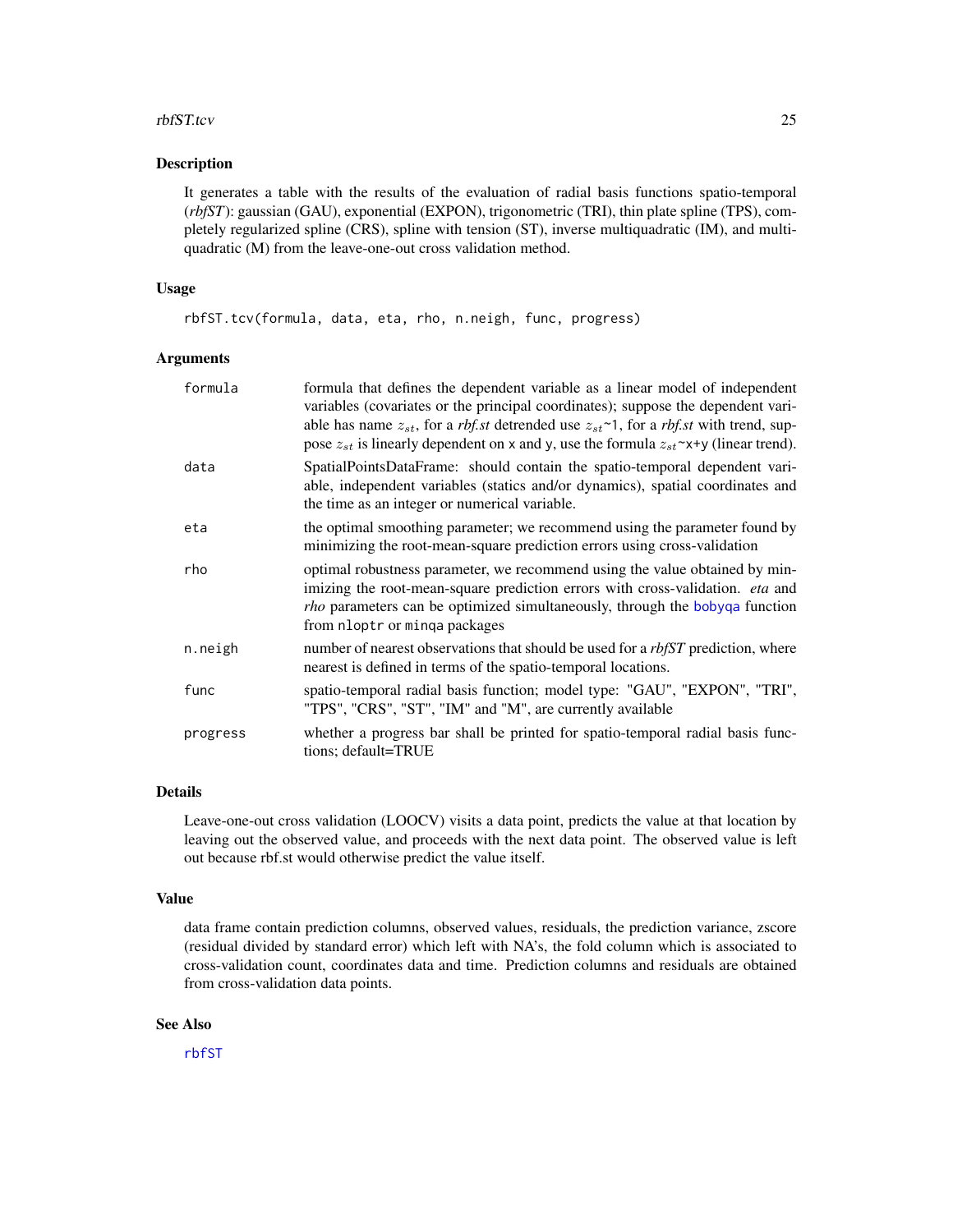# Examples

```
data(croatiadb)
coordinates(croatiadb) <- ~x+y
rbfST.tcv(MTEMP~X1+X2+X3+X4+X5+X6+X7+X8+X9+X10, croatiadb, eta=0.0108, rho=0.00004,
         n.neigh=30, func="TPS")
```
standardize *standardize internal function*

# Description

standardize internal function

# Note

This function is not meant to be called by users directly

<span id="page-25-0"></span>